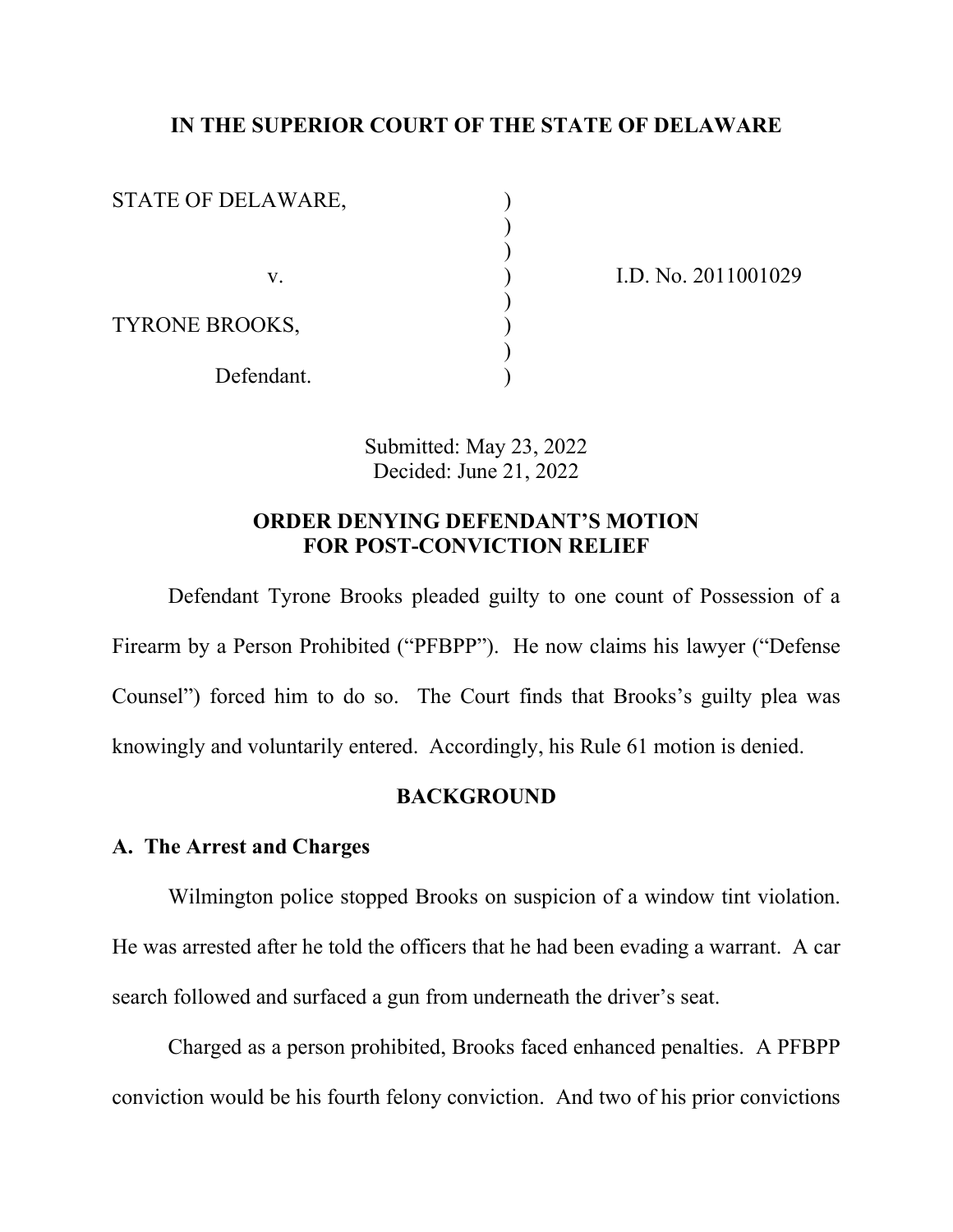were "violent" felony convictions.<sup>[1](#page-1-0)</sup> So Brooks not only was exposed to a mandatory 10-year sentence for PFBPP, [2](#page-1-1) but also to a habitual offender term of 15-to-life. [3](#page-1-2)

It appears that the State made an early 10-year plea offer to Brooks. But the State rescinded its offer when Brooks filed a suppression motion.

### **B. The Suppression Motion**

In an effort to link Brooks directly to the handgun under the driver's seat, the police obtained Brooks's DNA. His DNA matched DNA found on the gun. Brooks moved to suppress this evidence because, according to him, the police obtained neither his consent nor a warrant to obtain DNA for comparison. As support for Brooks's position, the defense attached a "DNA search authorization form" to his suppression motion that did not contain his signature (the "Defendant's Form").<sup>4</sup> This is where things got interesting.

The State responded to the suppression motion by calling Brooks's version of the consent form a fake document. The State (i) attached to its opposition brief a

<span id="page-1-0"></span><sup>&</sup>lt;sup>1</sup> In addition to five misdemeanors, Brooks previously was convicted of felony drug possession, Assault First Degree (a lesser offense of the indicted charge of Attempted Murder First Degree), and PFBPP. The Assault First and PFBPP convictions are classified by statute as violent felonies. *See* 11 *Del. C.* § 4201(c) (2015). The drug offense had been classified as a violent felony, but was removed from the statutory list before Brooks committed the instant PFBPP. *See generally Butcher v. State*, 171 A.3d 537, 540 & n.12 (Del. 2017). 2 *See* 11 *Del. C.* § 1448(e)(1)(c) (2021).

<span id="page-1-1"></span>

<span id="page-1-2"></span><sup>3</sup> *See id.* § 4214(a) (2018); *see also id.* § 4205(b)(3) (2003).

<span id="page-1-3"></span><sup>4</sup> *See* Ex. A to Def.'s Mot. to Suppress (hereinafter "Defendant's Form").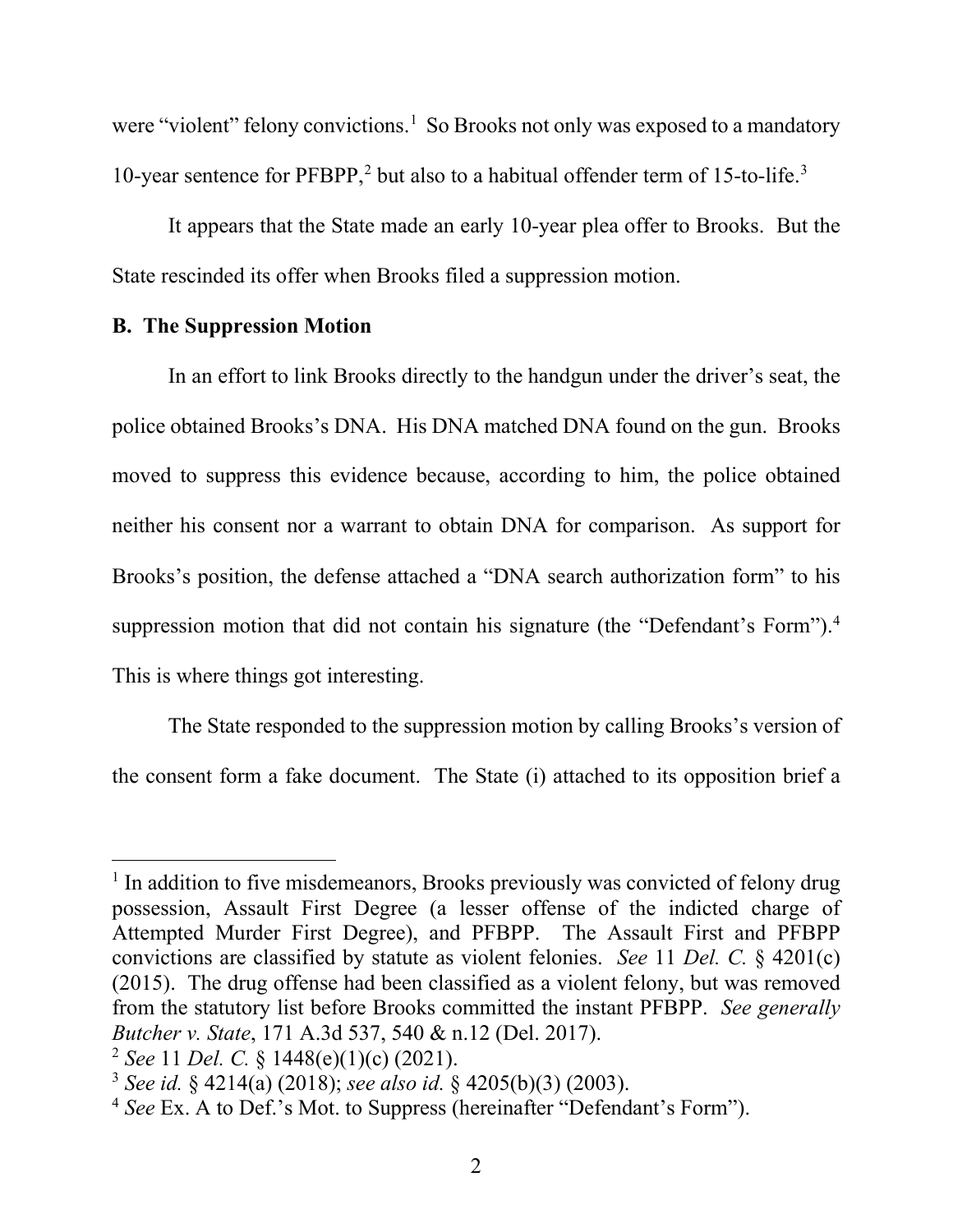DNA search authorization form that *did* contain Brooks's signature (the "State's Form" and together with the Defendant's Form, the "DNA Forms");<sup>[5](#page-2-0)</sup> (ii) averred that the State's Form was the DNA Form produced to Brooks in discovery; and (iii) observed cosmetic and linguistic irregularities in the Defendant's Form that, in the State's view, evinced an effort by the defense to alter the State's Form. [6](#page-2-1)

## **C. The Suppression Hearing**

The DNA Forms comprised the first—and ultimately, the only—topic of Brooks's suppression hearing. Before the hearing began, Defense Counsel represented that the Defendant's Form was in Brooks's client file, but that he could

*Compare* State's Form:

<span id="page-2-0"></span><sup>5</sup> *See* Ex. A to State's Opp'n to Def.'s Mot. to Suppress (hereinafter "State's Form"). The State also attached handwriting exemplars from other documents Brooks signed tending to show that Brooks's signature on the State's Form was not forged. *See*  Exs. B–C to *id.*

<span id="page-2-1"></span> $6$  *See, e.g., id.*  $\P$  $\left[6 \text{ n.1, } 13-15. \right]$  For example, the Defendant's Form (i) misspells words or spells them using symbols, misplaced capitalization, or letters from different languages or alphabets; (ii) is spaced inconsistently; (iii) omits signature lines; and (iv) blurs or overlaps sentences. In many ways, the Defendant's Form resembles a poorly converted PDF-to-Word file.

I have been informed [] that I have the right to refuse the Police to search my person . . . . That I do not have to let the Police search my person . . . . I do hereby waive these rights and authorize [signature of officer] of the Wilmington Department of Police, to conduct a complete and thorough search . . . . This written permission is . . . to the above named officer . . . . *with* Defendant's Form:

I froå<s have I.Qn informed [] that I have the right to refuse:tlre Police to•search.my person . . . . Thati•dö liöt have to the Police search my person . . . . I do hereby waive these rights and authorize [omitted signature line] ofthe Wilmington Department of PoliCe, to conduct a complete and thorough search . . . . This written permission is . . . to the abpve named offcef . . . .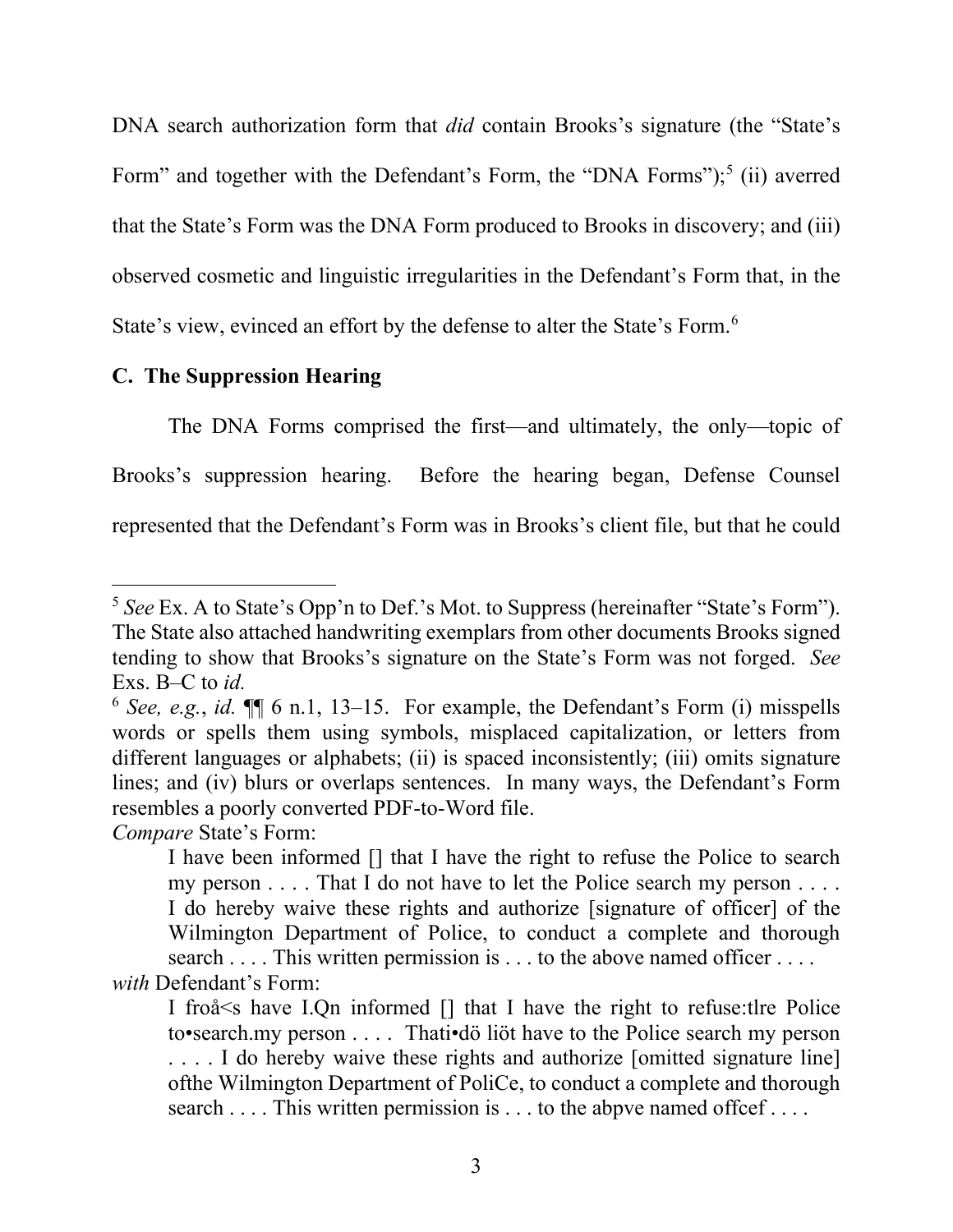not determine where it originated.<sup>[7](#page-3-0)</sup> More important, Defense Counsel believed that the Defendant's Form did not harm or change Brooks's consent arguments.<sup>[8](#page-3-1)</sup>

This made sense. If the Defendant's Form were genuine, then Brooks may not have consented to a DNA search. Stated conversely, if the State's Form was a forgery, then the police may have tried to paper over a constitutional violation. Either way, resolving the consent to search dispute would have involved questions of witness credibility and the police's investigative and recordkeeping procedures. Hence, the intended purpose of Brooks's suppression hearing.

It was clear that there would need to be a hearing on these irreconcilably different forms. Before the hearing began, however, and despite Defense Counsel's contrary advice, Brooks insisted on addressing the Court directly.<sup>[9](#page-3-2)</sup> What ensued was an unprompted<sup>[10](#page-3-3)</sup> and largely incoherent rant during which Brooks accused Defense Counsel of dooming his suppression case by submitting a fake document. Even though the Court reminded Brooks that it had not made any ruling on the DNA Forms, Brooks all but conceded the authenticity of the State's Form and sought to withdraw his suppression motion:

**THE COURT:** If you didn't sign a consent form, then the [State's Form] is fraudulent, not [the Defendant's Form] . . . .

<span id="page-3-0"></span><sup>7</sup> *See* D.I. 30 at 5:4–23 ("Hr'g Tr.").

<span id="page-3-1"></span><sup>8</sup> *Id.* at 3–6.

<span id="page-3-2"></span><sup>9</sup> *Id.* at 2:13–17.

<span id="page-3-3"></span><sup>&</sup>lt;sup>10</sup> No one asked about the validity of the DNA Forms before Brooks raised it and the Court did not wish to address it ahead of the hearing. *See, e.g.*, *id.* at 7:18–19, 8:16.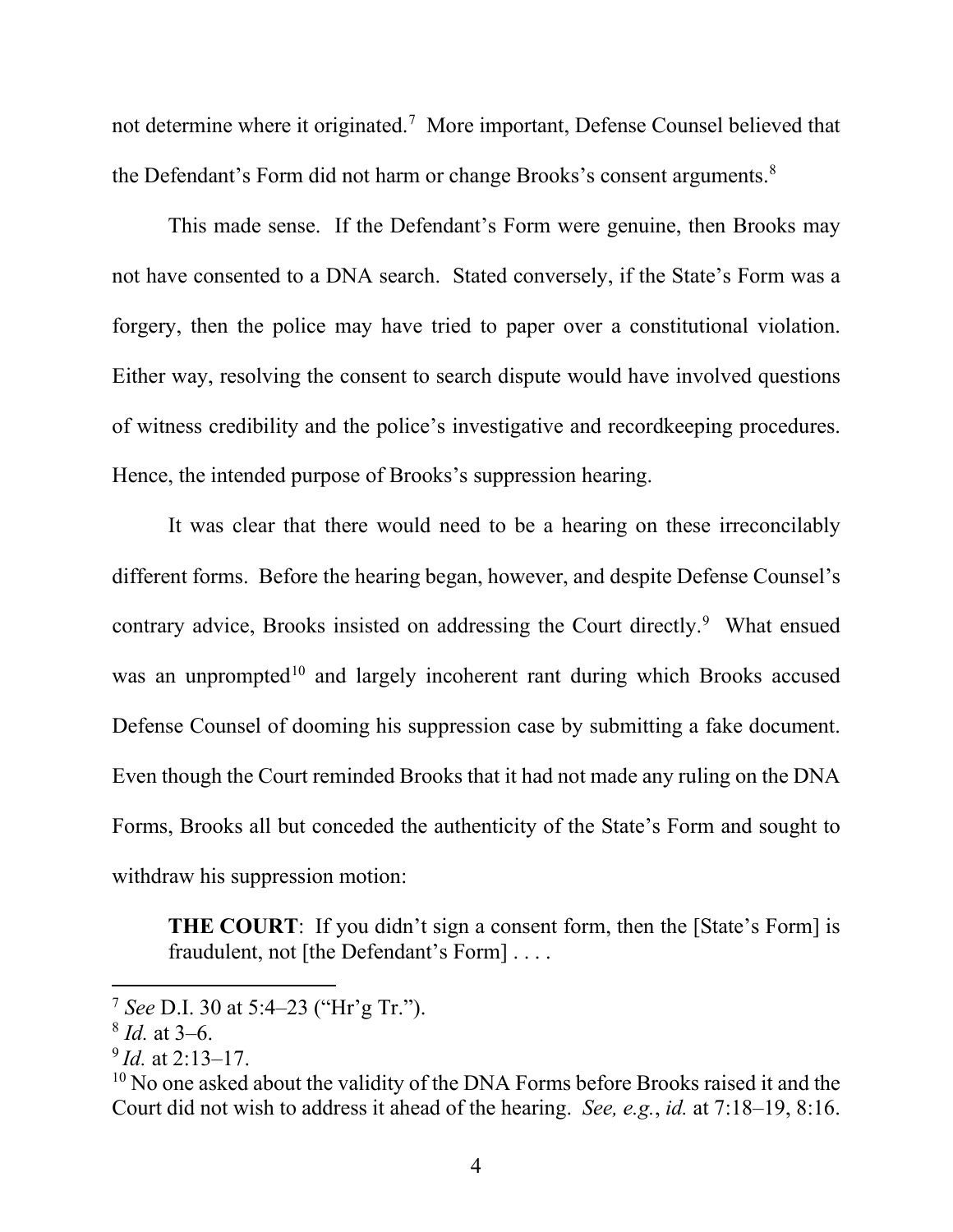**DEFENSE COUNSEL**: And that's what [Brooks] has told [me] . . . .

**BROOKS**: [I]f my lawyer put in [the Defendant's Form], normally he would be saying, well, whose is right, whose is wrong. But at the end of the day, [it] can't be a sworn officer of the law or a prosecutor from the State. I'm going to lose my hearing  $\dots$  I don't want to go on with the hearing.<sup>[11](#page-4-0)</sup>

Based on his own understanding of, and what he believed to be the likely

outcome for, the DNA Forms, Brooks then declared that he wished to plead guilty:

**THE COURT**: If you signed [a] consent form, you very well may lose the hearing, because [then] I have a signed consent form from you. If you didn't sign [a] consent form  $-\dots$ .

**BROOKS**: I would just take a plea then. Because if you're saying I'm going to lose and I have no grounds and mine's invalid and theirs is valid, I would have just took the plea.

**THE COURT:** I didn't say theirs is valid. I don't know whose is valid ....

**BROOKS:** I'll just take the plea  $\dots$ .<sup>12</sup>

After the State called his bluff, Brooks realized that his battle of the forms was likely to backfire. So he tried to get in front of the impact by shaping the authenticity narrative before anyone else did. *See supra* note 10. Brooks then used Defense Counsel as a scapegoat, lodging quasi-moral objections to the idea that Defense

<span id="page-4-0"></span><sup>11</sup> *Id.* at 8:22–9:1, 9:12–16, 9:20–22, 10:1–5.

<span id="page-4-1"></span> $12$  Hr'g Tr. at 10:6–9, 10:11–16, 10:20.

Although the Court need not—and does not—make the following findings, the Court notes that Brooks's fatalistic attitude and defensive demeanor would seem to have a simple explanation: Brooks personally created (or commissioned someone to create) the Defendant's Form in an ill-considered effort to manufacture a suppression argument. Indeed, there is record evidence raising an inference that Brooks may have tried this tactic earlier in the case. Defense Counsel suggests that Brooks initially proffered a misleading tint waiver to invent a different suppression issue. *See* Aff. of Def. Couns. at 2 ("Pederson Aff.") (noting that, although he did not have a tint waiver when he was arrested, Brooks submitted to Defense Counsel a back-dated "tint waiver form" to support a challenge to the traffic stop).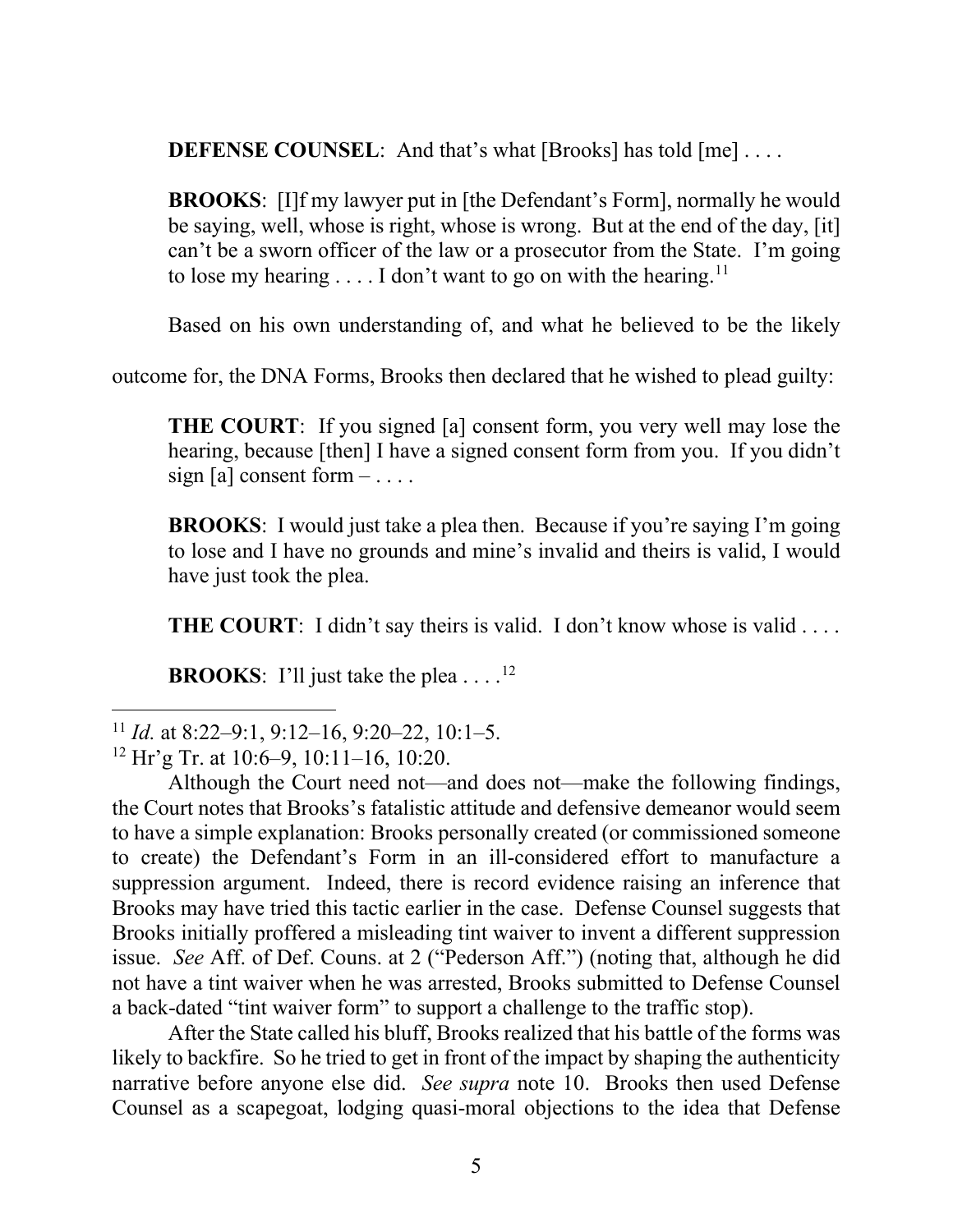Recall that Brooks's motion inspired the State to rescind its 10-year plea offer, so there was no offer pending at the time. The Court then took an extended recess to allow the parties some time to settle down and to give Brooks time to discuss his options with Defense Counsel. When the hearing reconvened, the parties announced that they reached a plea agreement.

#### **D. The Plea Colloquy**

Brooks tendered a guilty plea to PFBPP. The plea contemplated the minimum mandatory sentence—10 years at Level V—and specified that the State would not file a habitual offender petition against Brooks.<sup>[13](#page-5-0)</sup> In other words, the plea saved Brooks at least five years at Level V and from the possibility of life imprisonment. Brooks signed up for these terms and benefits.<sup>14</sup> But in light of the commotion that occurred earlier, the Court engaged Brooks in a lengthy colloquy to ensure that he fully understood the consequences of pleading guilty.<sup>[15](#page-5-2)</sup>

Counsel submitted a false document on his behalf. *See* Hr'g Tr. at 18:12–15. All this is reminiscent of Gertrude's observation that, "[Thou] doth protest too much, methinks." William Shakespeare, *Hamlet* act 3, sc. 2, l. 254 (Barbara A. Mowat & Paul Westine eds., Simon & Schuster 1st ed. 1992) (1603).

Despite his pearl-clutching, however, Brooks never actually alleged that Defense Counsel *created* the Defendant's Form. Instead, Brooks maintained that the Defendant's Form "came from out of the sky," *id.* at 18:22–23, or "from the State[,]" *id.* at 11:6–7. There is no reason to think Defense Counsel submitted the Defendant's Form for any other reason than Brooks told him it was a real document. <sup>13</sup> D.I. 26 (Plea Agreement).

<span id="page-5-1"></span><span id="page-5-0"></span><sup>14</sup> *See id.*; Hr'g Tr. at 13–14.

<span id="page-5-2"></span><sup>15</sup> *See* Hr'g Tr. at 13–17. *See generally* Del. Super. Ct. Crim. R. 11(c)–(d).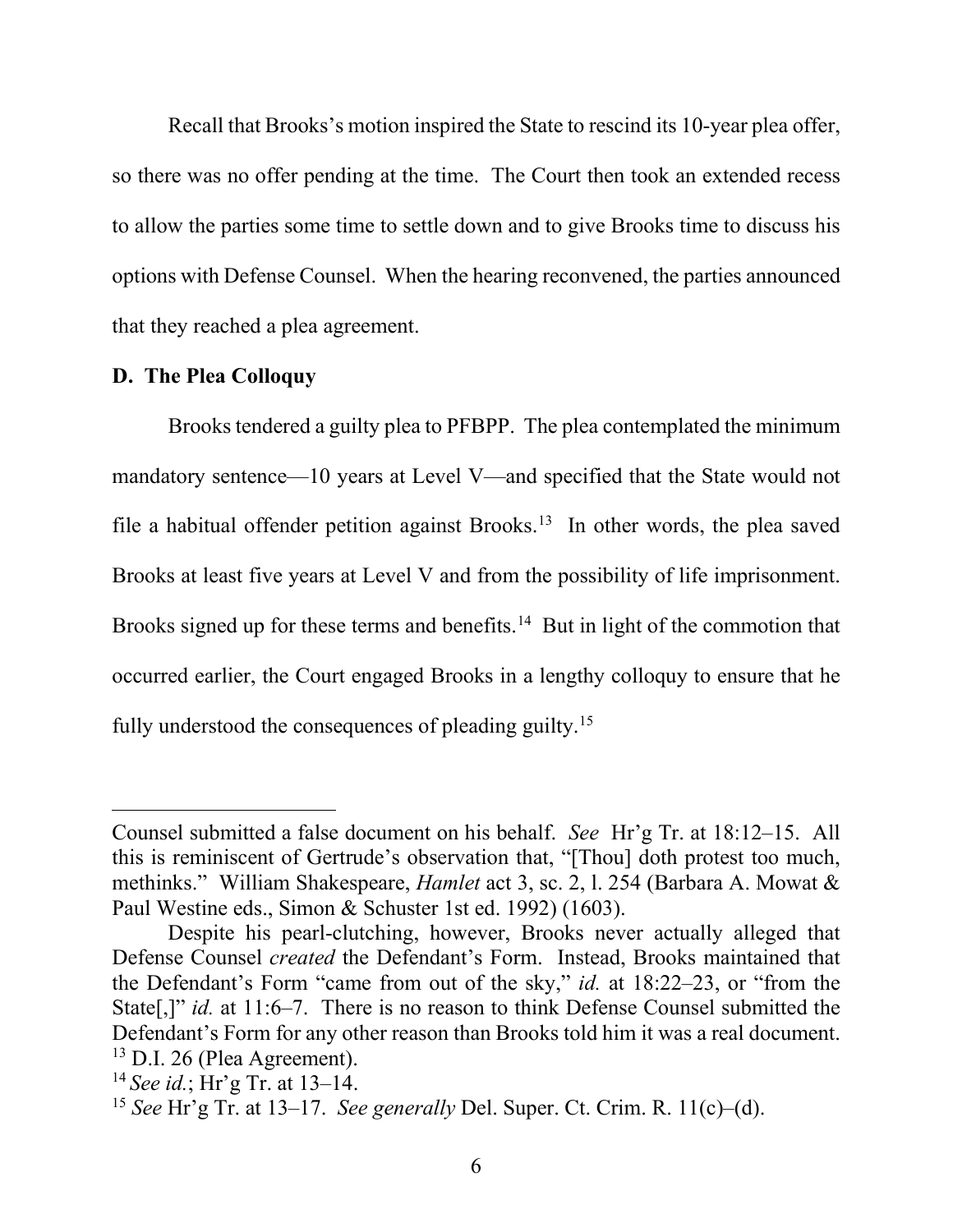For example, the Court asked whether Brooks reviewed the plea agreement with Defense Counsel. Brooks said he did.<sup>16</sup> The Court explained to Brooks that his plea would preclude any further litigation over the DNA Forms. Brooks said he understood.<sup>[17](#page-6-1)</sup> The Court also added that a guilty plea would waive the balance of his trial rights. Brooks said he understood that too.<sup>[18](#page-6-2)</sup> As so advised, Brooks elected to admit to the Court that he was guilty of PFBPP.<sup>[19](#page-6-3)</sup>

Brooks's colloquy responses were consistent with those he provided in his Truth-in-Sentencing Guilty Plea Form (the "TIS Form")—a document Brooks said he reviewed with Defense Counsel as well.<sup>20</sup> Brooks confirmed that he "read and understood all the information on" the TIS Form.<sup>21</sup> He also confirmed that he "freely" and voluntarily decided to plead guilty[.]"[22](#page-6-6) Similarly, he confirmed that he was not "threated or forced" by anyone, including Defense Counsel, to plead guilty.[23](#page-6-7)

Before accepting the plea, the Court last resolved an ambiguity in the TIS Form. The TIS Form asked Brooks a compound question: "Are you satisfied with your lawyer's representation of you, and that your lawyer has fully advised you of

- <span id="page-6-3"></span><sup>19</sup> *Id.* at 19:22–23.
- <span id="page-6-4"></span><sup>20</sup> *Id.* at 15:10–12.
- <span id="page-6-5"></span> $21$  D.I. 26 at Line 15 (TIS Form).
- <span id="page-6-6"></span><sup>22</sup> *Id.* at Line 3.

<span id="page-6-0"></span> $16$  Hr'g Tr. at 15:9–12.

<span id="page-6-1"></span><sup>17</sup> *Id.* at 14:22–15:8.

<span id="page-6-2"></span><sup>18</sup> *Id.* at 15:13–16:2.

<span id="page-6-7"></span><sup>23</sup> *Id.* at Line 5.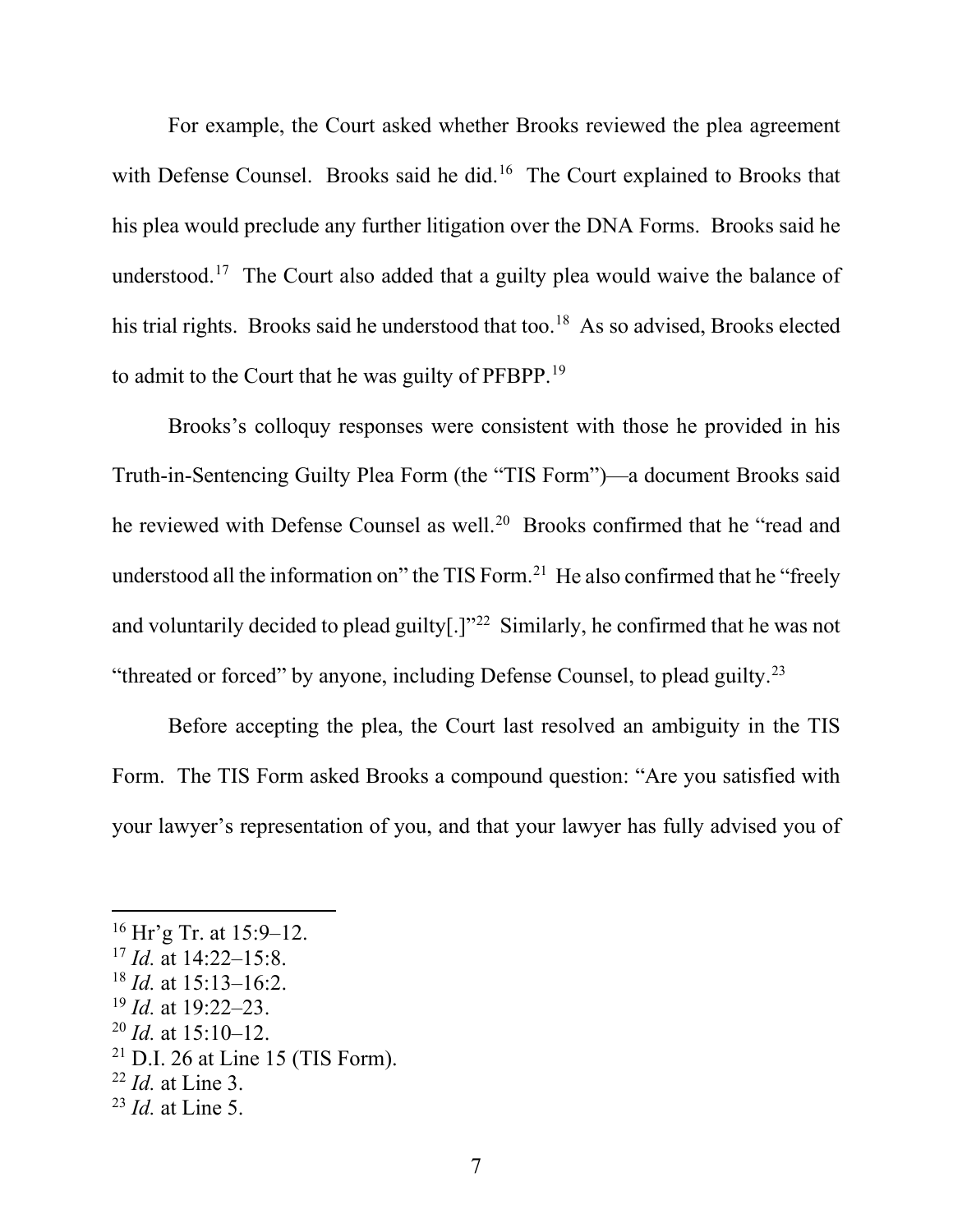your rights?["24](#page-7-0) In his TIS Form, Brooks answered "no."[25](#page-7-1) During his colloquy, however, Brooks reassured the Court that his "no" answer applied to the satisfaction portion of the question, not to the rights portion:

**THE COURT**: I'm more concerned that you've been over your rights on the [TIS Form] than I am with whether you're happy with your lawyer's representation. Do you understand your rights that are –

**BROOKS**: I understand my rights.<sup>[26](#page-7-2)</sup>

The Court accepted Brooks's plea and then immediately sentenced him to 15 years at Level V, suspended after 10 years for decreasing levels of supervision.<sup>[27](#page-7-3)</sup> Brooks's sentence was entered on December 9, 2021. He did not appeal.

# **E. This Motion**

On March 3, 2022, Brooks moved *pro se* under Rule 61 for post-conviction

relief.[28](#page-7-4) Brooks's allegations are unclear, but seem to raise two ineffective assistance

of counsel claims in addition to various claims based on the DNA search and the

<span id="page-7-0"></span><sup>24</sup> *Id.* at Line 13.

<span id="page-7-1"></span><sup>25</sup> *Id.*

<span id="page-7-2"></span><sup>&</sup>lt;sup>26</sup> Hr'g Tr. at 17:11–16. Brooks's "dissatisfaction" came from what he felt to be an untimely disclosure by Defense Counsel of the State's Form. At some points, Brooks claimed he never saw the State's Form before the hearing. *See, e.g.*, 11:16, 18:21–23. But at other times, Brooks admitted that he met with Defense Counsel to discuss the State's Form before the hearing. *See, e.g.*, 12:1–8, 17:23.

<span id="page-7-3"></span> $27$  D.I. 27 (Sentencing Or.).

<span id="page-7-4"></span><sup>28</sup> Brooks also moved *pro se* under Criminal Rule 35 for a sentence reduction. The Court denied that motion because Brooks's sentence is a minimum mandatory sentence not subject to downward departure. *See* 11 *Del. C.* § 1448(e)(1)(c).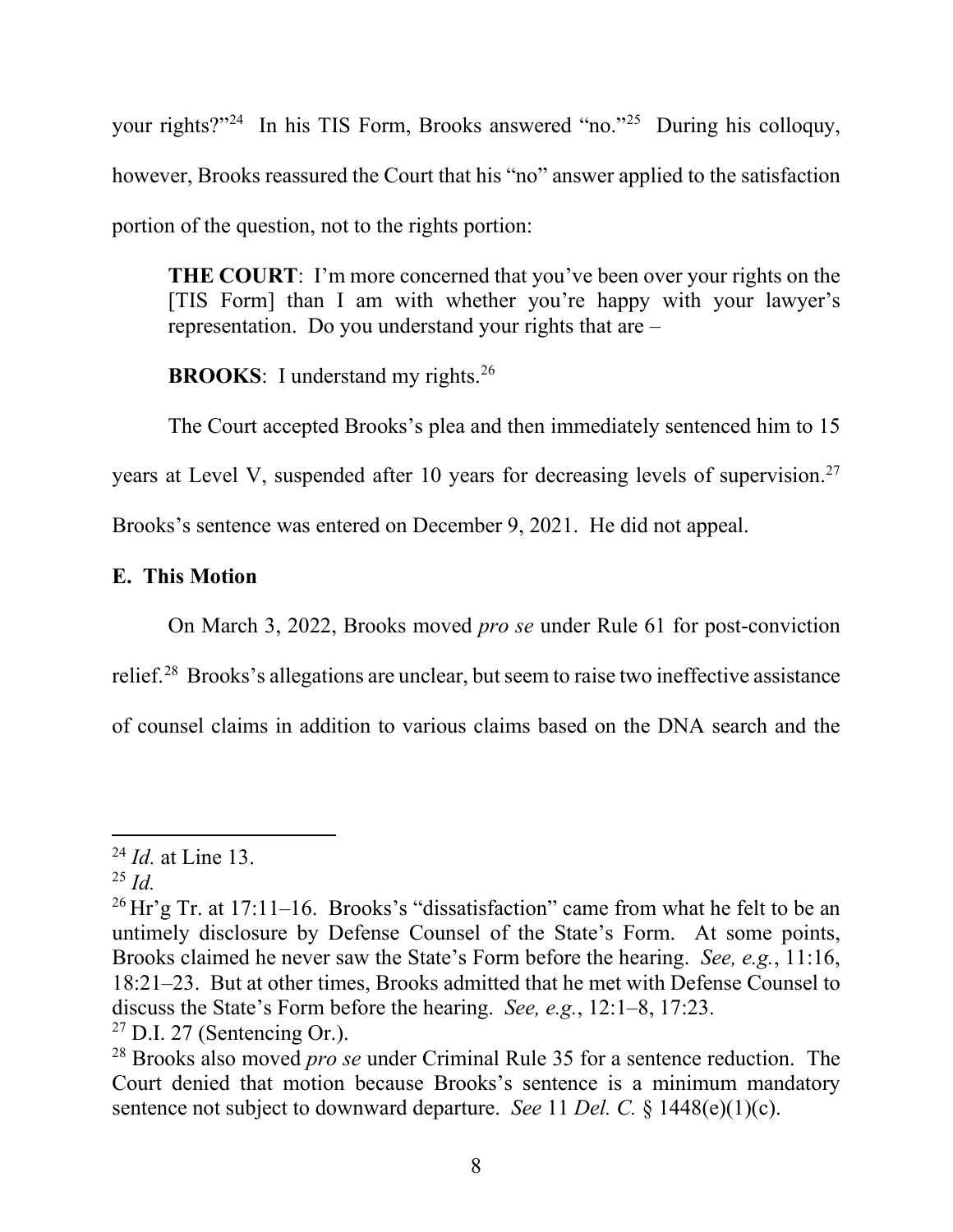underlying traffic stop. To the extent Brooks alleges ineffective assistance, Defense Counsel has filed an affidavit in which he denies the allegations.<sup>[29](#page-8-0)</sup>

### **1. The Plea Claims**

Brooks principally alleges that he "did not want to plead guilty," but Defense Counsel "coerced" him into doing so anyway.<sup>30</sup> Brooks also alleges that Defense Counsel was ineffective because Defense Counsel failed to provide Brooks with his "full discovery" before the suppression hearing (collectively, the "Plea Claims").<sup>[31](#page-8-2)</sup> Contextualized, Brooks defines "full discovery" to mean the State's Form. Brooks thus seems to suggest that he did not plead guilty knowingly.

Defense Counsel denies the Plea Claims. As to the coercion allegation, Defense Counsel states that he advised Brooks on the possible outcomes for his suppression motion and the advantages and disadvantages of pleading guilty.<sup>[32](#page-8-3)</sup> Notwithstanding the State's Form, Defense Counsel says he emphasized to Brooks that the Court had not yet ruled on any authenticity issue.<sup>33</sup> Brooks, however, essentially concluded that the State's Form, coupled with possibility of a habitual sentence, made the risk of an adverse suppression ruling too great to decline the 10-

<span id="page-8-0"></span><sup>29</sup> *See generally* Pederson Aff.

<span id="page-8-1"></span> $30$  Def.'s R. 61 Mot. at 3 (Ground One).

<span id="page-8-2"></span><sup>31</sup> *Id.*

<span id="page-8-3"></span> $32$  Pederson Aff. at 1–2.

<span id="page-8-4"></span><sup>33</sup> *Id.*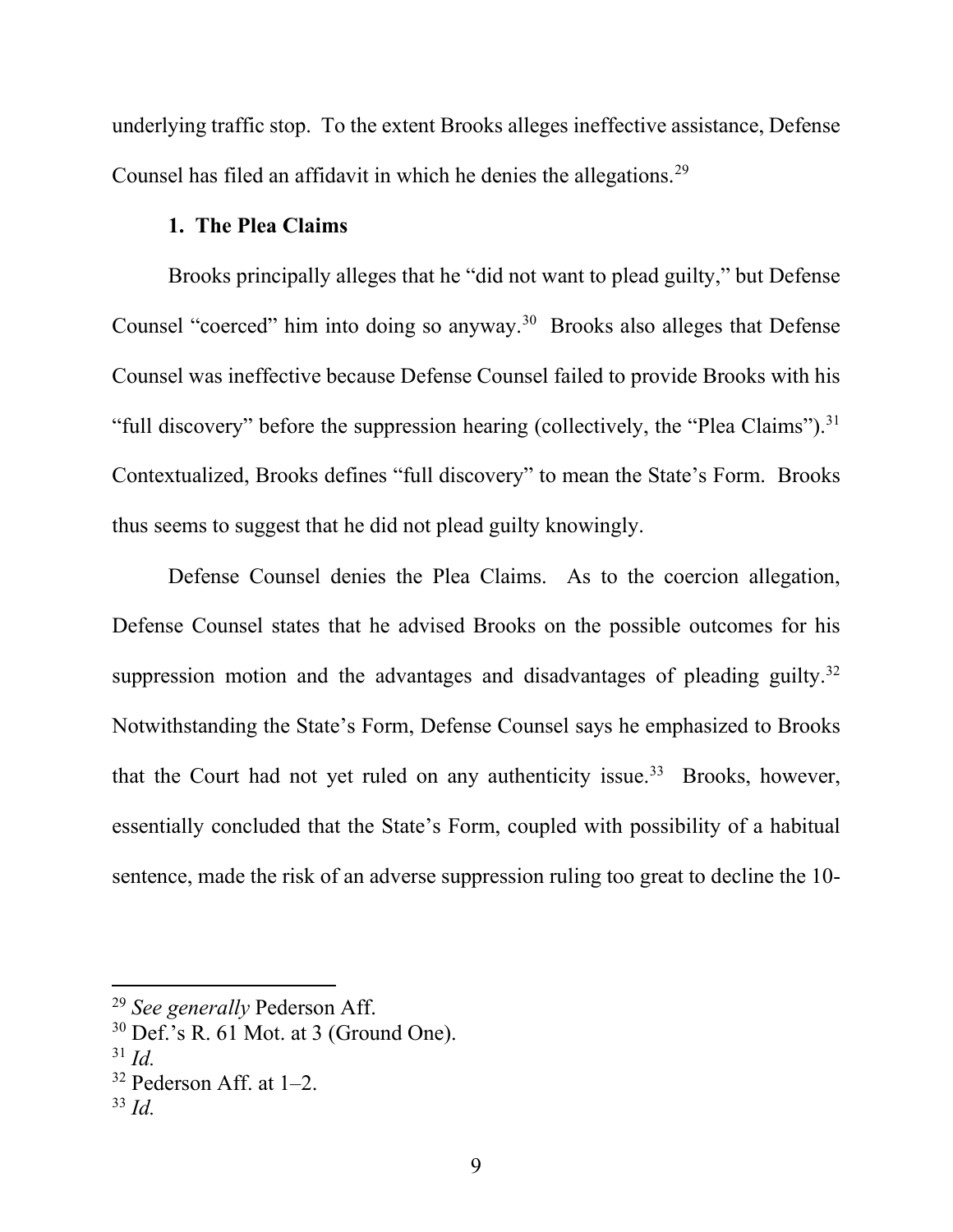year offer.<sup>[34](#page-9-0)</sup> In reaching that conclusion, Defense Counsel notes that Brooks "refused to answer" whether he in fact signed the State's Form[.35](#page-9-1)

As to the discovery allegation, Defense Counsel states that he provided Brooks with all his discovery in the order Defense Counsel received it.<sup>[36](#page-9-2)</sup> Defense Counsel also states that he met with Brooks four days before the suppression hearing to discuss the State's Form.<sup>37</sup> Defense Counsel adds that Brooks wanted to pursue the hearing despite the existence of the State's Form.<sup>38</sup> It was not until "minutes" before the hearing" started that Brooks changed his mind.<sup>[39](#page-9-5)</sup>

# **2. The Suppression Claims**

Separately, Brooks challenges the authenticity of the State's Form, the validity of his consent, and the basis for his traffic stop.<sup>[40](#page-9-6)</sup> The Court will refer to these allegations as the "Suppression Claims" because they were subjects, or potential subjects, of Brooks's withdrawn suppression motion.

<span id="page-9-0"></span><sup>34</sup> *Id.*

<span id="page-9-1"></span><sup>35</sup> *Id.* at 2.

<span id="page-9-2"></span><sup>36</sup> *Id.* at 1.

<span id="page-9-3"></span><sup>&</sup>lt;sup>37</sup> *Id.* Brooks confirmed this. Hr'g Tr. at 17:23.

<span id="page-9-4"></span><sup>&</sup>lt;sup>38</sup> Pederson Aff. at 1.

<span id="page-9-5"></span><sup>39</sup> *Id.*

<span id="page-9-6"></span><sup>&</sup>lt;sup>40</sup> Def.'s R. 61 Mot. at 3 (Grounds Two, Three & Four).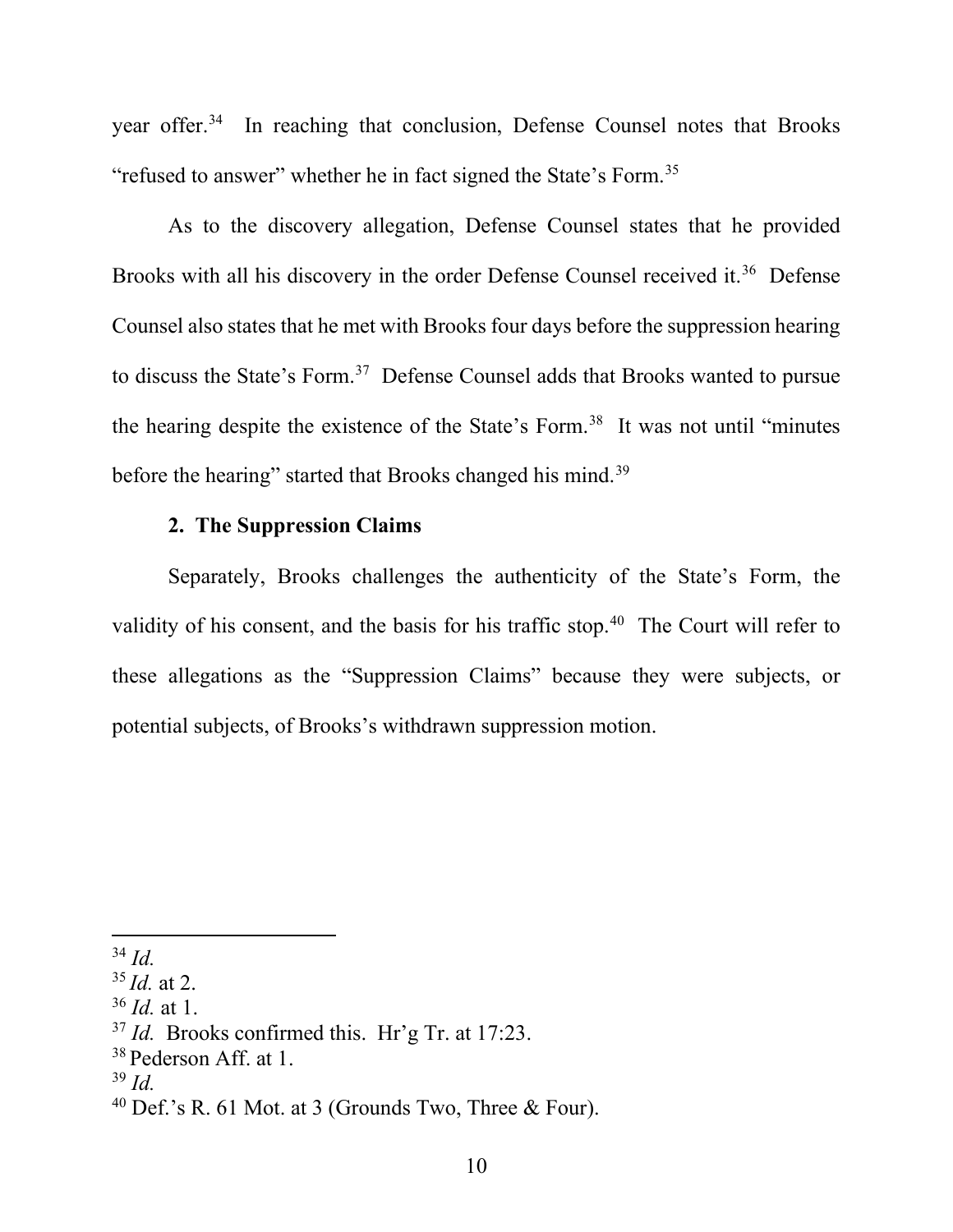#### **STANDARD OF REVIEW**

A post-sentence attempt to invalidate a guilty plea is considered "a collateral attack against the conviction" and so "is subject to the strictures of Rule 61. [1]<sup>1[41](#page-10-0)</sup> Collateral review "ensure[s] that individuals are not imprisoned" wrongly.[42](#page-10-1) But "the concern that unfair procedures may have resulted in the conviction of an innocent defendant is only rarely raised by a petition to set aside a guilty plea."<sup>[43](#page-10-2)</sup> As a result, guilty pleas "are accorded a great measure of finality."<sup>[44](#page-10-3)</sup> "[T]he concern with finality served by the limitation on collateral attack has special force with respect to convictions based on guilty pleas."<sup>45</sup>

Disturbing finality "impairs the orderly administration of justice. The impact is greatest when new grounds for setting aside a guilty plea are approved  $\dots$ ."<sup>46</sup> In contrast, guilty plea enforcement "promotes the finality required in a system as heavily dependent on guilty pleas as ours."<sup>[47](#page-10-6)</sup> "It is a matter of fundamental import

<span id="page-10-0"></span><sup>41</sup> *Patterson v. State*, 684 A.2d 1234, 1237 (Del. 1996).

<span id="page-10-1"></span><sup>42</sup> *Herrera v. Collins*, 506 U.S. 390, 400 (1993).

<span id="page-10-3"></span><span id="page-10-2"></span><sup>43</sup> *United States v. Timmreck*, 441 U.S. 780, 784 (1979) (internal quotation marks omitted). *E.g.*, *Schlup v. Delo*, 513 U.S. 298, 321 (1995) (describing innocence cases as "extremely rare"); *accord Purnell v. State*, 254 A.3d 1053, 1122–23 (Del. 2021). <sup>44</sup> *Blackledge v. Allison*, 431 U.S. 63, 71 (1977). *See Albury v. State*, 551 A.2d 53, 60 n.9 (Del. 1988) (noting that Delaware law's interest in "the finality of guilty pleas" is "fundamental" (internal quotation marks omitted)).

<span id="page-10-4"></span><sup>45</sup> *Bousley v. United States*, 523 U.S. 614, 621 (1998) (internal quotation marks omitted).

<span id="page-10-5"></span><sup>46</sup> *Hill v. Lockhart*, 472 U.S. 52, 58 (1985) (internal quotation marks omitted).

<span id="page-10-6"></span><sup>47</sup> *United States v. Vonn*, 535 U.S. 55, 72 (2002).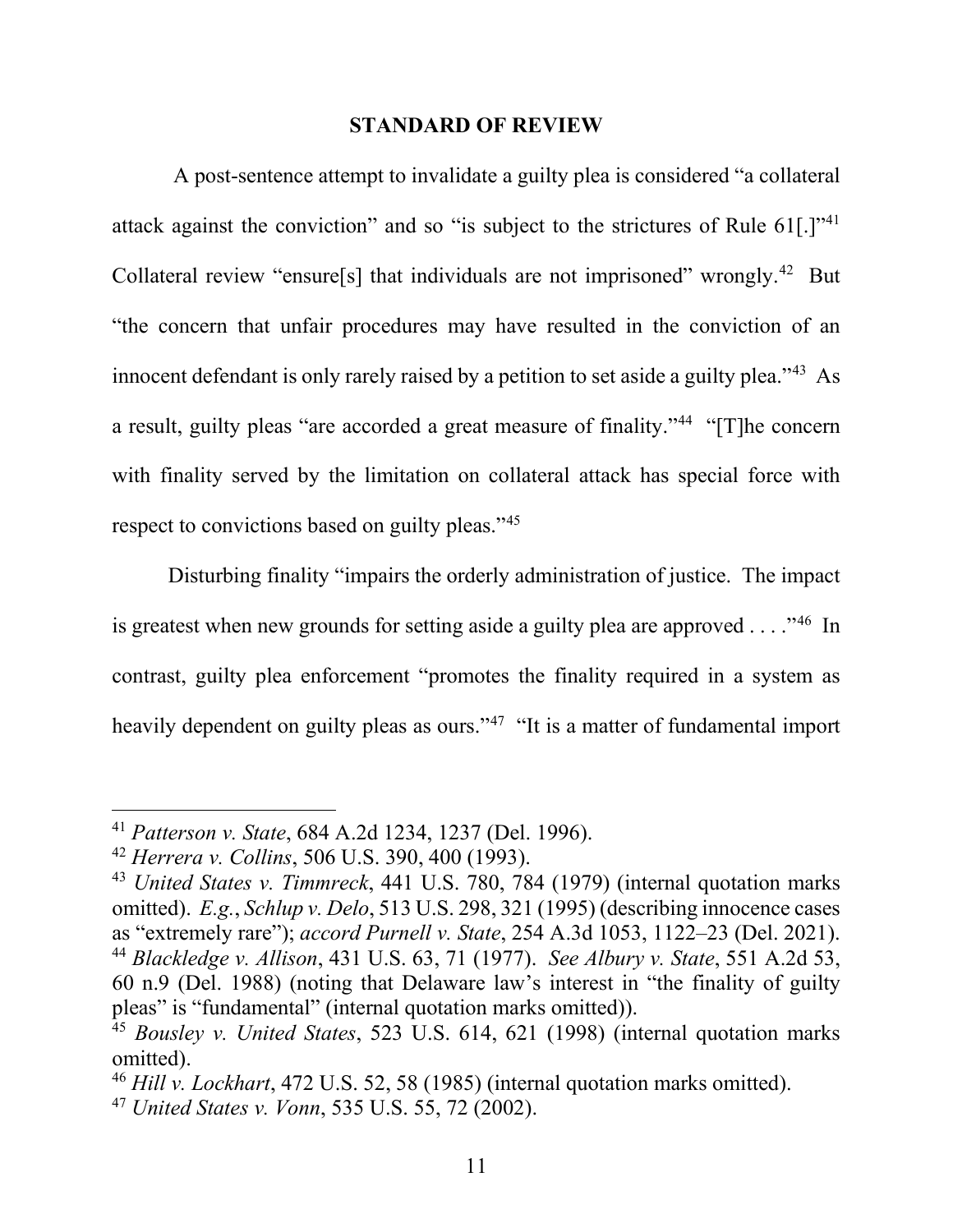that there be a definitive end to the litigable aspect of the criminal process."[48](#page-11-0) Accordingly, the bases for *ex post* guilty plea challenges are "extremely narrow[.]"[49](#page-11-1)

The narrowed grounds for post-sentence attacks on guilty pleas reflect doctrines presuming the validity of convictions. "Rule 61 is intended to correct errors in the trial process, not to allow defendants unlimited opportunities to relitigate their convictions."<sup>50</sup> To deter abusive collateral litigation, the standards and presumptions "adopted" under post-conviction rules purposefully have made "winning [collateral] relief difficult[.]"<sup>51</sup> For example, a defendant who seeks to invalidate a conviction must contend with a "presumption of regularity."<sup>[52](#page-11-4)</sup> "The presumption of regularity attaches to all final judgments . . . and implies those judgments have been done rightly until contrary evidence appears."[53](#page-11-5) Contrary evidence will not be credited if it is based on unsupported or contradicted allegations:

On collateral attack, a silent record supports the judgment; the state receives the presumption of regularity and all reasonable inferences . . . . [G]aps and ambiguities in the record [do not] count against the state. Judgments are presumed valid . . . and one who seeks collateral relief bears a heavy burden.<sup>[54](#page-11-6)</sup>

<span id="page-11-0"></span><sup>48</sup> *Flamer v. State*, 585 A.2d 736, 745 (Del. 1990).

<span id="page-11-1"></span><sup>49</sup> *Jackson v. State*, 654 A.2d 829, 832 n.2 (Del. 1995).

<span id="page-11-2"></span><sup>50</sup> *Ploof v. State*, 75 A.3d 811, 820 (Del. 2013).

<span id="page-11-3"></span><sup>51</sup> *Brown v. Davenport*, 142 S. Ct. 1510, 1526 (2022).

<span id="page-11-4"></span><sup>52</sup> *E.g.*, *Parke v. Raley*, 506 U.S. 20, 29 (1992); *accord Xenidis v. State*, 2020 WL 1274624, at \*2 (Del. Mar. 17, 2020).

<span id="page-11-5"></span><sup>53</sup> *Xenidis*, 2020 WL 1274624, at \*2.

<span id="page-11-6"></span><sup>54</sup> *Higgason v. Clark*, 984 F.2d 203, 208 (7th Cir. 1993) (citations omitted). *Accord Meyers v. Gillis*, 93 F.3d 1147, 1151 (3d Cir. 1996).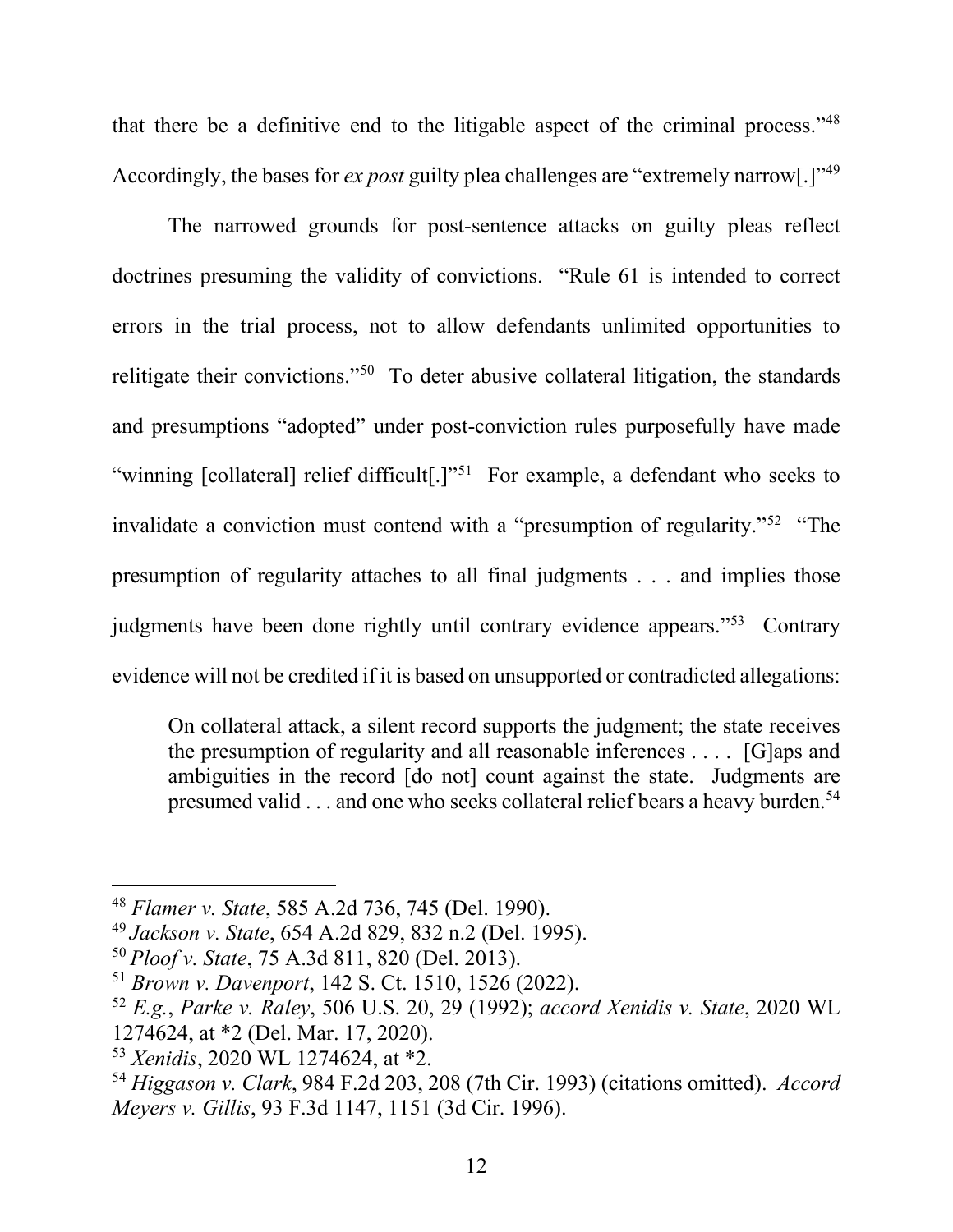Accordingly, Rule 61 shifts to the defendant the burden of demonstrating that his plea lacks a "sufficient factual and legal basis" that otherwise will be presumed.[55](#page-12-0)

### **ANALYSIS**

A Rule 61 analysis proceeds in two steps. First, the Court must determine whether the motion is procedurally barred.<sup>56</sup> If it is not barred, the Court next reviews the motion's merits on a claim-by-claim basis.<sup>[57](#page-12-2)</sup> As explained below, part of Brooks's motion is procedurally barred and the rest of it fails on the merits.

## **A. Part of Brooks's motion is procedurally barred.**

Rule 61 is nothing "other than a procedural device<sup>[1]</sup><sup>[58](#page-12-3)</sup> As a result, there are "several" procedural "limitations on the availability of postconviction relief."[59](#page-12-4) Rule 61 contains four procedural bars that, if applicable, preclude review of all or part of the defendant's motion.<sup>[60](#page-12-5)</sup> Rule [61](#page-12-6) bars claims that are untimely,<sup>61</sup> successive,<sup>[62](#page-12-7)</sup> defaulted,<sup>[63](#page-12-8)</sup> or formerly adjudicated.<sup>[64](#page-12-9)</sup>

<span id="page-12-3"></span><sup>58</sup> *Bailey v. State*, 588 A.2d 1121, 1125 (Del. 1991).

<span id="page-12-6"></span> $61$  *Id.* R.  $61(i)(1)$ .

- <span id="page-12-8"></span><sup>63</sup> *Id.* R. 61(i)(3).
- <span id="page-12-9"></span><sup>64</sup> *Id.* R. 61(i)(4).

<span id="page-12-0"></span><sup>55</sup> Del. Super. Ct. Crim. R. 61(a)(1). *See, e.g.*, *Dorsey v. State*, 2007 WL 4965637, at \*1–2 (Del. Nov. 6, 2007).

<span id="page-12-1"></span><sup>56</sup> *E.g.*, *Younger v. State*, 580 A.2d 552, 554 (Del. 1990).

<span id="page-12-2"></span><sup>57</sup> *E.g.*, *State v. Reyes*, 155 A.3d 331, 342 n.15 (Del. 2017).

<span id="page-12-4"></span><sup>59</sup> *Ploof*, 75 A.3d at 820.

<span id="page-12-5"></span><sup>60</sup> *See generally* Del. Super. Ct. Crim. R. 61(i)(1)–(4).

<span id="page-12-7"></span><sup>62</sup> *Id.* R. 61(i)(2).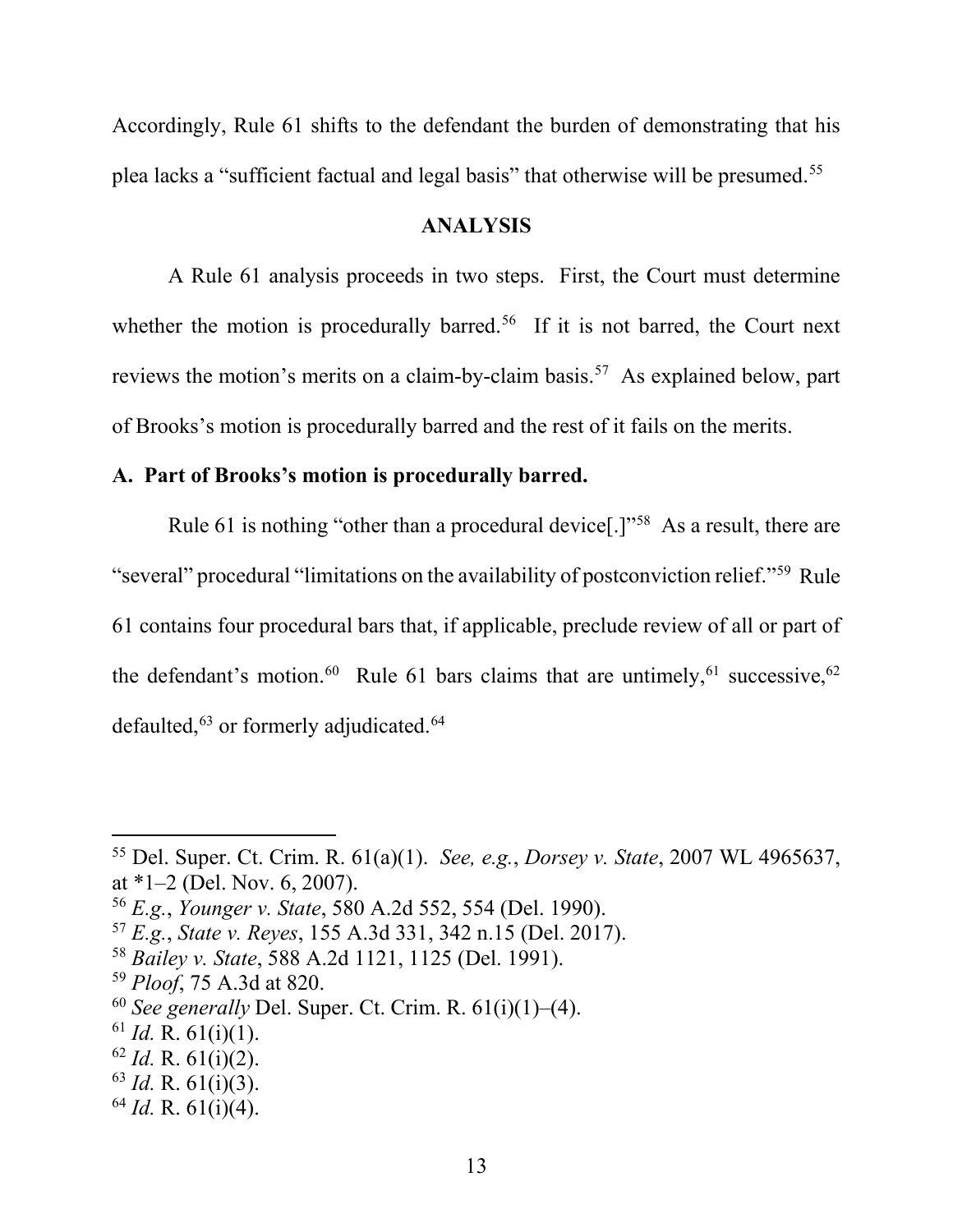The Plea Claims are not procedurally barred. These Claims are timely, are not successive, and were not previously adjudicated. They also are not defaulted because they allege ineffective assistance of counsel, which "generally cannot be raised at trial or on direct appeal."<sup>[65](#page-13-0)</sup>

The Suppression Claims, however, are barred as defaulted. This conclusion follows from the Court's discussion of the Plea Claims. So the Court will defer its procedural analysis of the Suppression Claims for now.<sup>[66](#page-13-1)</sup>

#### **B. The Plea Claims fail to state a claim for post-conviction relief.**

Brooks does not maintain his innocence. He seeks instead to invalidate his guilty plea. But Brooks's plea must be enforced if his plea was knowingly and voluntarily entered. It was. Brooks was required to show otherwise. He did not.

### **1. Brooks bears the burden of demonstrating that his plea is invalid.**

To state a plea-based ineffective assistance claim, the defendant must demonstrate prejudice:[67](#page-13-2) "a reasonable probability that, but for counsel's errors, he would not have pled guilty, but would have insisted on going to trial."<sup>68</sup> "A

<span id="page-13-0"></span><sup>65</sup> *Malloy v. State*, 2011 WL 1135107, at \*2 (Del. Mar. 28, 2011). *See, e.g.*, *Green v. State*, 238 A.3d 160, 175 (Del. 2020) (stating general rule and principles).

<span id="page-13-1"></span><sup>66</sup> *See infra* Analysis § C.

<span id="page-13-2"></span><sup>67</sup> *See generally Strickland v. Washington*, 446 U.S. 668, 687 (1984). Because the Plea Claims fail for lack of prejudice, the Court need not determine whether Defense Counsel performed deficiently. *See, e.g.*, *Ruffin v. State*, 2019 WL 719038, at \*2 (Del. Feb. 19, 2019). 68 *Grosvenor v. State*, 849 A.2d 33, 35 (Del. 2004).

<span id="page-13-3"></span>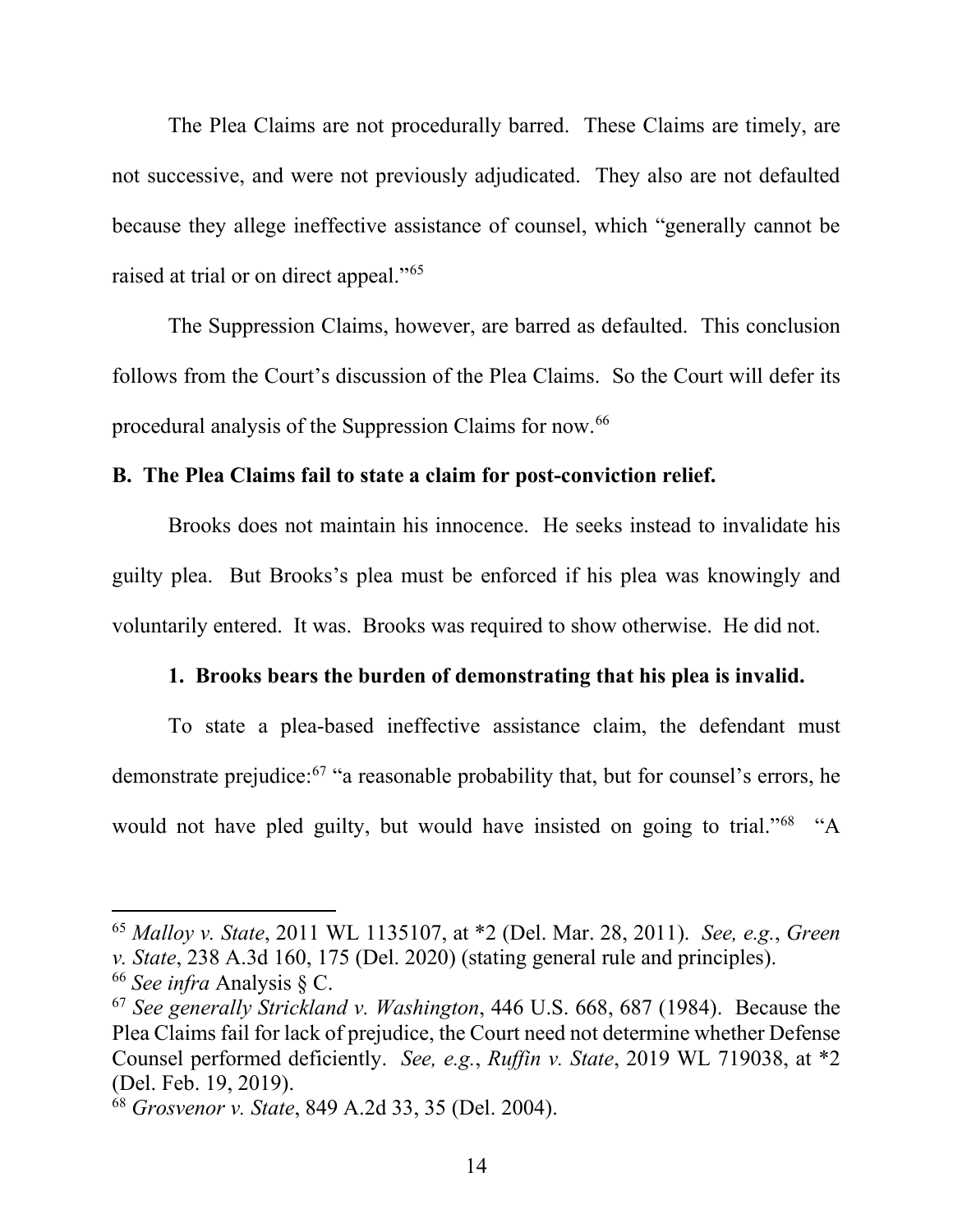reasonable probability means a probability sufficient to undermine confidence in the outcome . . . ."[69](#page-14-0) "The likelihood of a different result must be substantial[,] not just conceivable."<sup>[70](#page-14-1)</sup> Bare allegations of prejudice will not suffice.<sup>[71](#page-14-2)</sup> Nor will allegations that do not "pertain<sup>[]</sup> to the validity of the plea<sup>[1]</sup><sup>,[72](#page-14-3)</sup> Instead, the defendant "must" make concrete allegations of actual prejudice and substantiate them[.]"<sup>[73](#page-14-4)</sup>

Pleading guilty is one of the defendant's "autonomy interests."[74](#page-14-5) Because its "consequences . . . are the defendant's alone," the decision to plead guilty is "too important to be made by anyone else."<sup>[75](#page-14-6)</sup> Autonomous choices, however, "may sometimes make the defendant worse off than if defense counsel had the final say[.]"<sup>[76](#page-14-7)</sup> Even so, a defendant "cannot shift responsibility to his trial counsel for decisions in which he played a major role."[77](#page-14-8) The Court "cannot disregard" the defendant's choices because his choices may, in turn, "substantially influence counsel's choices."[78](#page-14-9) What the defendant commands, he must also obey.

<span id="page-14-0"></span><sup>69</sup> *Green*, 238 A.3d at 174 (internal quotation marks omitted).

<span id="page-14-1"></span><sup>70</sup> *Swan v. State*, 248 A.3d 839, 859 (Del. 2021) (internal quotation marks omitted).

<span id="page-14-2"></span><sup>71</sup> *See, e.g.*, *Purnell v. State*, 106 A.3d 337, 342 (Del. 2014).

<span id="page-14-3"></span><sup>72</sup> *MacDonald v. State*, 778 A.2d 1064, 1074 (Del. 2001) (internal quotation marks omitted).

<span id="page-14-4"></span><sup>73</sup> *Dawson v. State*, 673 A.2d 1186, 1196 (Del. 1996).

<span id="page-14-6"></span><span id="page-14-5"></span><sup>74</sup> *Reed v. State*, 258 A.3d 807, 822 (Del. 2021) (internal quotation marks omitted). 75 *Cooke v. State*, 977 A.2d 803, 842 (Del. 2009). *Accord Taylor v. State*, 213 A.3d 560, 568 (Del. 2019); *see Jones v. Barnes*, 463 U.S. 745, 751 (1983).

<span id="page-14-7"></span><sup>76</sup> *Taylor v. State*, 28 A.3d 399, 406 (Del. 2011).

<span id="page-14-8"></span><sup>77</sup> *Cabrera v. State*, 173 A.3d 1012, 1021 (Del. 2017). 78 *Shockley v. State*, 565 A.2d 1373, 1376 (Del. 1989).

<span id="page-14-9"></span>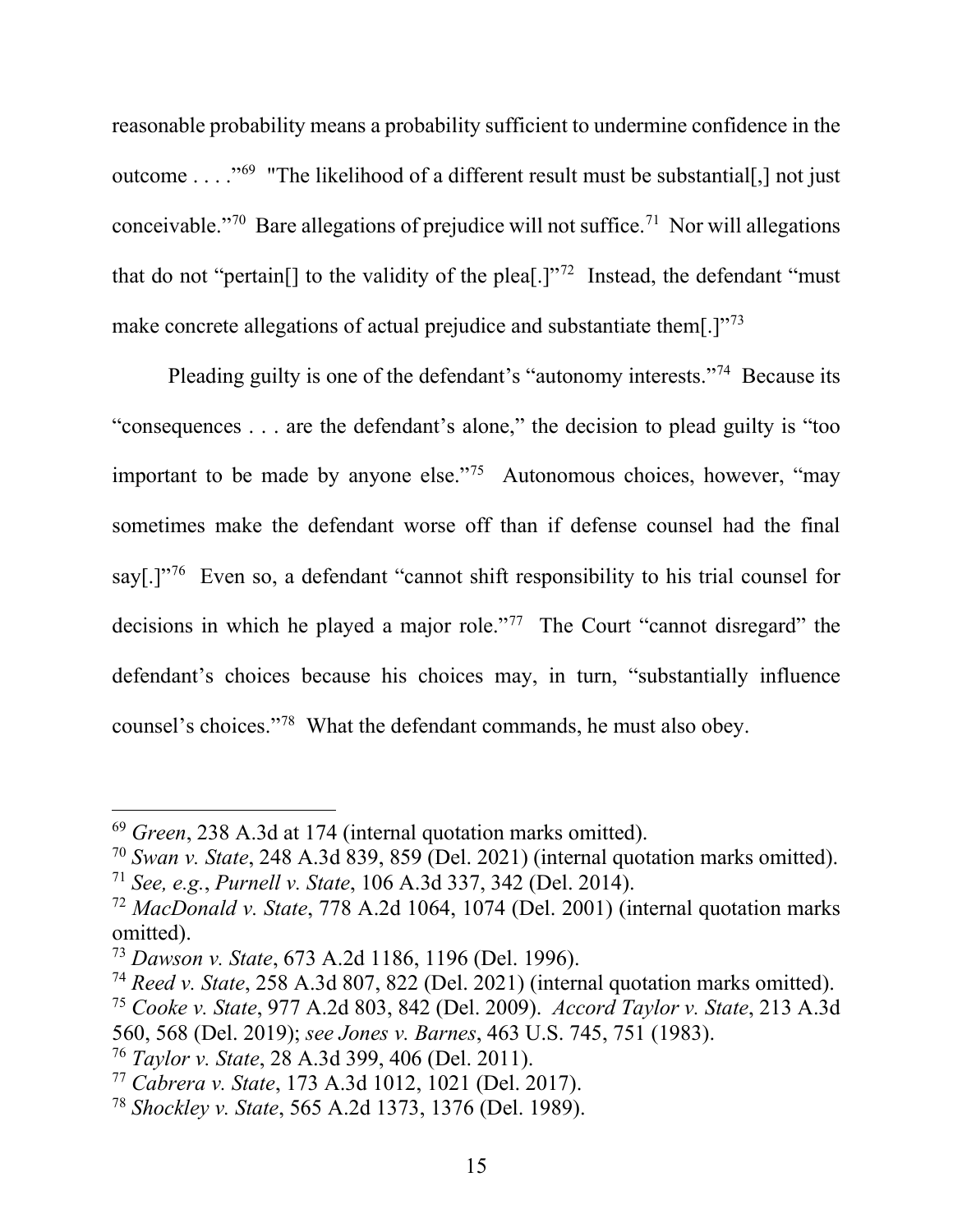A guilty plea will be enforced if it was knowingly and voluntarily entered.<sup>[79](#page-15-0)</sup> The defendant bears the burden of establishing that "his plea was made either involuntarily or under misapprehension or mistake as to his legal rights.<sup>"[80](#page-15-1)</sup> In shouldering that burden, two "formidable barrier[s]" stand in the defendant's path.<sup>[81](#page-15-2)</sup> First, the defendant will be bound by his plea colloquy statements, which are "presumed to be truthful."<sup>82</sup> And second, "[i]n the absence of clear and convincing evidence to the contrary," the defendant will be bound by his answers in his Truthin-Sentencing forms.[83](#page-15-4) In all this, there is a "near-presumption" of validity that operates "against granting" a post-sentence motion attacking a guilty plea.<sup>[84](#page-15-5)</sup> "[I]n acting as an incentive to think through a guilty plea before sentence is imposed," a near-presumption of validity "tends to separate meritorious second thoughts" from "sour grapes over a sentence once pronounced."[85](#page-15-6)

With these principles in mind, the Court turns to the Plea Claims.

<span id="page-15-0"></span><sup>79</sup> *See, e.g.*, *Brown v. State*, 250 A.2d 503, 505 (Del. 1969).

<span id="page-15-1"></span><sup>80</sup> *Raison v. State*, 469 A.2d 424, 425 (Del. 1983).

<span id="page-15-2"></span><sup>81</sup> *Somerville v. State*, 703 A.2d 629, 632 (Del. 1997) (internal quotation marks omitted).

<span id="page-15-3"></span><sup>82</sup> *Id.*

<span id="page-15-4"></span><sup>83</sup> *Scarborough v. State*, 938 A.2d 644, 651 (Del. 2007) (internal quotation marks omitted).

<span id="page-15-5"></span><sup>84</sup> *Vonn*, 535 U.S. at 72 (internal quotation marks omitted).

<span id="page-15-6"></span><sup>85</sup> *Id. See also State v. Owens*, 2021 WL 6058520, at \*10 (Del. Super. Ct. Dec. 21, 2021) ("Calibrated to screen for the wrongfully convicted, Rule 61 should not be used to launch *post hoc* strikes on issues inessential to a judgment of guilt.").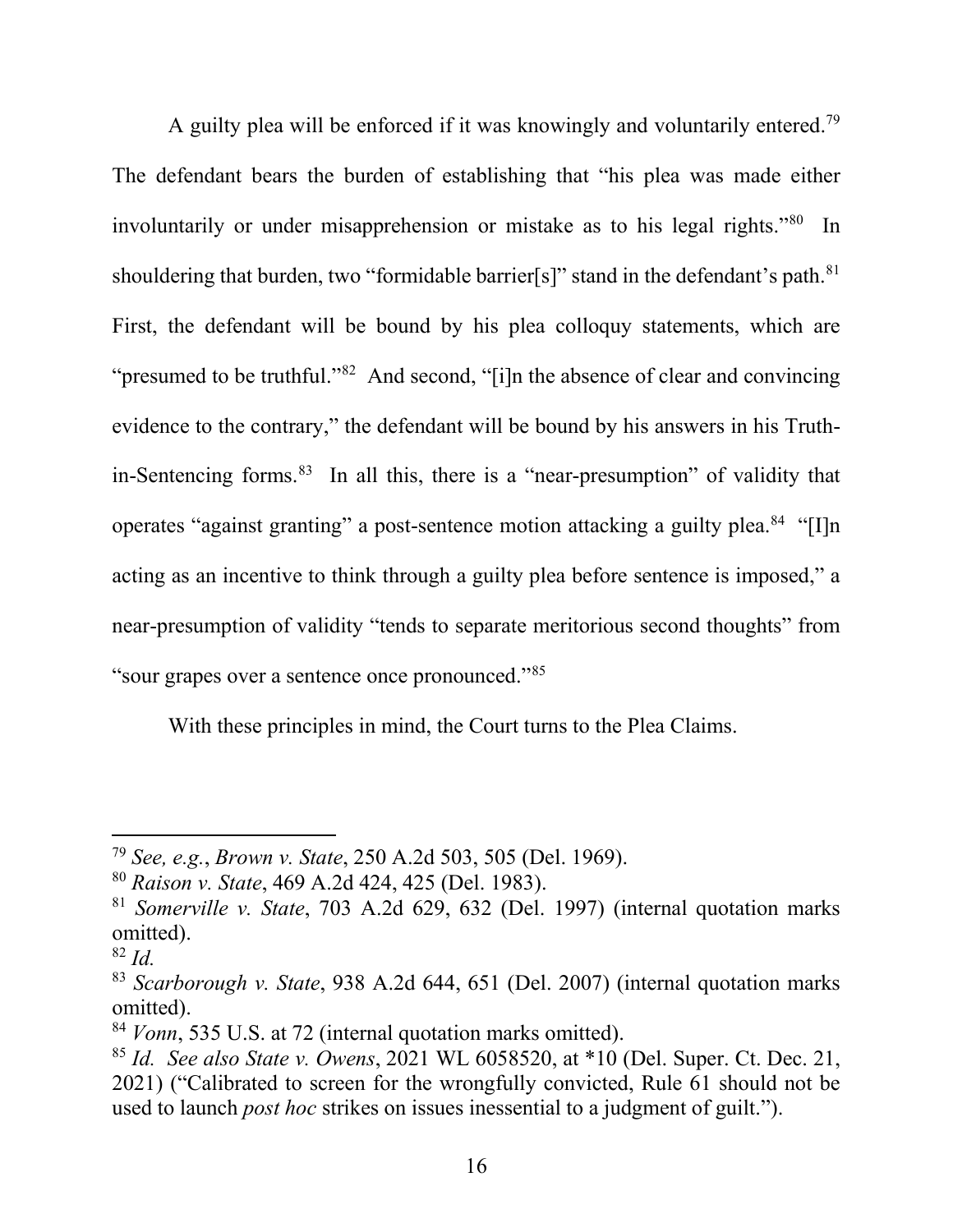### **2. Brooks's plea was knowing and voluntary.**

## **a. Defense Counsel did not "coerce" Brooks into pleading guilty.**

Brooks principally claims that Defense Counsel was ineffective because he "coerced" him into pleading guilty, which Brooks now says he "did not want" to do. The Court, however, will not "upset a plea solely because of *post hoc* assertions from a defendant" of his "expressed preferences[,]" but will "look to contemporaneous evidence" instead.<sup>86</sup> Contemporaneous evidence from Brooks's plea colloquy and TIS Form undermines his belated assertion that he did not want to plead guilty.

To begin, Brooks's colloquy shows that he knowingly and voluntarily pleaded guilty. Brooks said he (i) reviewed the plea agreement with Defense Counsel; (ii) understood all his trial rights; (iii) knew he would waive his trial rights by pleading guilty; (iv) knew he was pleading guilty to PFBPP; (v) knew he would receive a 10 year prison sentence; (vi) knew he could have gone to trial instead of pleading guilty; and (vii) knew his plea would forsake all his pre-plea challenges (*e.g.*, to the DNA issue). Brooks does not offer a reason to think any of these statements are untrue.

Brooks's TIS Form reinforces his colloquy. There, Brooks affirmed that he (i) reviewed the TIS Form with Defense Counsel; (ii) understood all its questions; (iii) understood all his rights; (iv) decided freely and voluntarily to plead guilty; and

<span id="page-16-0"></span><sup>86</sup> *Lee v. United States*, 137 S. Ct. 1958, 1967 (2017).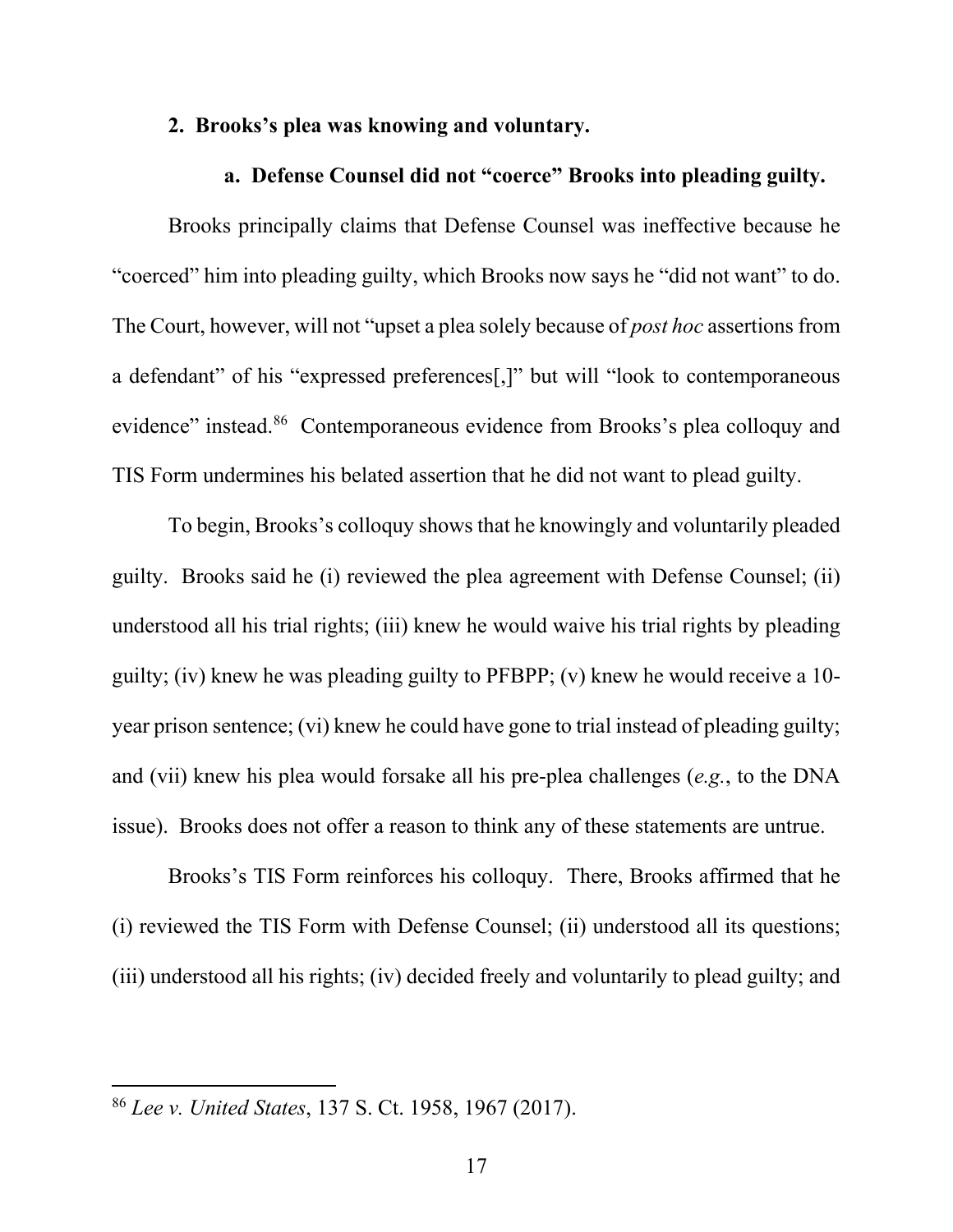(v) was not threatened or forced by anyone, including Defense Counsel, to plead guilty. Pitched against his TIS Form, Brooks's "coercion" allegation rings hollow.

Brooks's colloquy and TIS Form control in the absence of clear and convincing evidence to the contrary. On this record, Brooks's conclusory allegation that he "did not want to plead guilty" is neither clear nor convincing.

Defense Counsel intended to pursue the suppression hearing, advised Brooks that his motion was viable, and emphasized that the Court had not ruled on the authenticity of the DNA Forms. Brooks saw things differently. He criticized Defense Counsel for submitting the Defendant's Form, found the motion too risky, and dropped the hearing in favor of reinitiating plea negotiations. There is nothing in the record suggesting that Defense Counsel ever forced Brooks to do anything.

Brooks, in his autonomy, was entitled to prefer a plea over his suppression motion. For one reason or another, he may have now come to regret that decision. But he cannot now shift to Defense Counsel any miscalculation of litigation risks involved in his suppression motion when those risks were not Defense Counsel's risks in the first place.<sup>[87](#page-17-0)</sup> To the extent Brooks suffered any "prejudice" from pleading guilty, he brought it on himself. Defense Counsel was not ineffective.

To be sure, Brooks confronted a Hobson's choice: plead guilty to a 10-year prison sentence or chance a prison sentence of anywhere from 15 years to life. Seen

<span id="page-17-0"></span><sup>87</sup> *See Cabrera*, 173 A.3d at 1021; *Shockley*, 565 A.2d at 1376.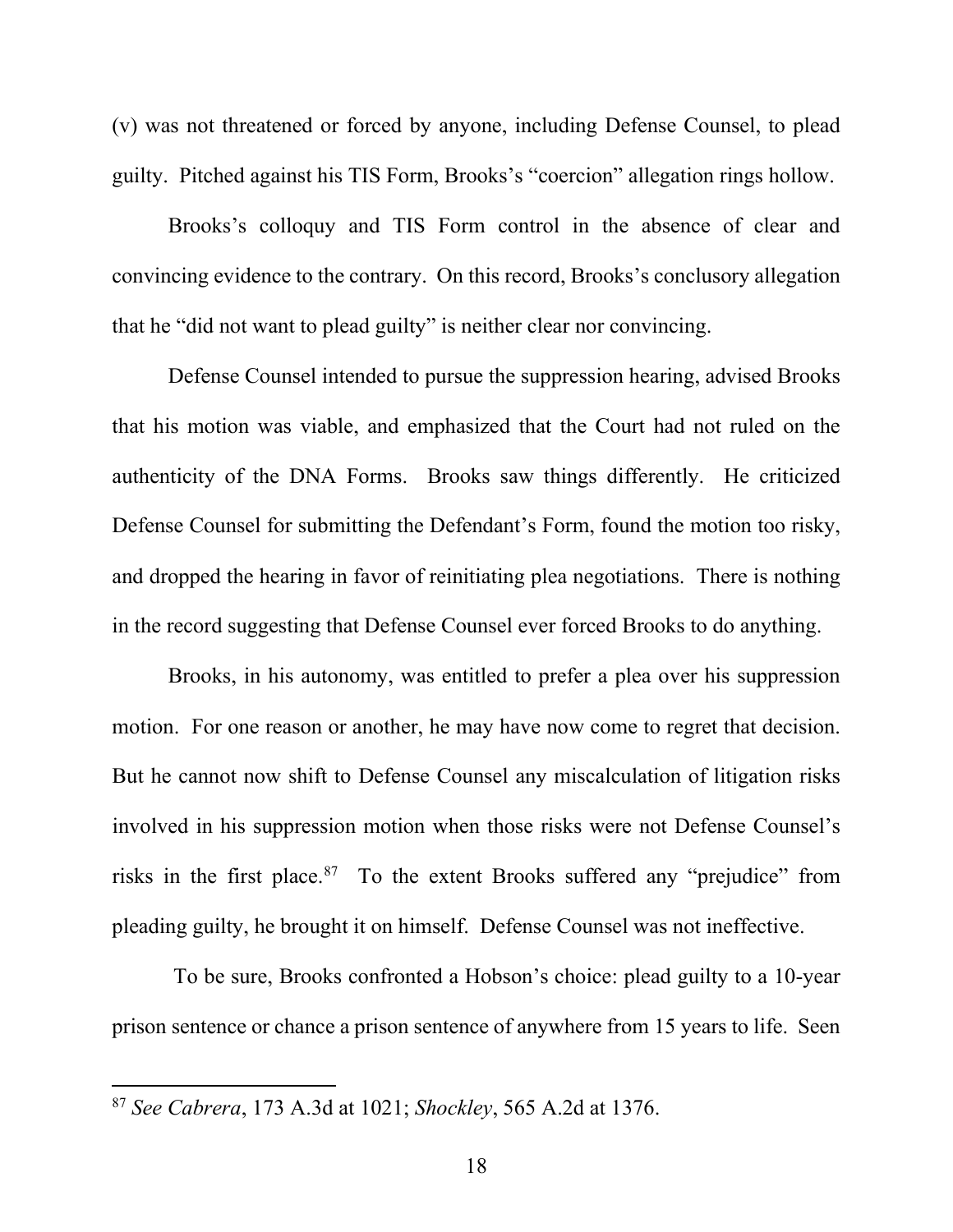this way, Brooks probably did feel "coerced" into pleading guilty. But that "coercion" was not created or exerted by Defense Counsel and so is not the kind of improper pressure Rule 61 remedies. Brooks's dilemma was a product of statutory law, minimum mandatory sentencing, Fourth Amendment precedent, the State's absolute prosecutorial discretion, and perhaps most importantly, Brooks's own criminal history and behavior.<sup>[88](#page-18-0)</sup>

Defense Counsel helped release Brooks from the traps Brooks set for himself. Brooks ignored a favorable plea offer only to base a suppression motion on a document of questionable legitimacy. He did withdraw the motion and disavow the Defendant's Form, but his hearing conduct made him a weak candidate for the State's sympathies. Yet, Defense Counsel still managed to persuade the State to reoffer the 10-year deal Brooks's suppression motion took off the table. That effort rescued Brooks from the possibility of a lifelong prison sentence. Although a decade in jail is not ideal, Brooks's "decision to plead guilty as a means to avoid additional prison time does not amount to 'coercion.'"[89](#page-18-1) The "coercion" allegation fails.

<span id="page-18-1"></span><span id="page-18-0"></span><sup>88</sup> *Cf. Dolby v. State*, 2012 WL 686027, at \*1 (Del. Mar. 2, 2012) (defining plea coercion as "threat[s] to take action that are not legally authorized"). <sup>89</sup> *Edwards v. State*, 2007 WL 4374237, at \*1 (Del. Dec. 17, 2008).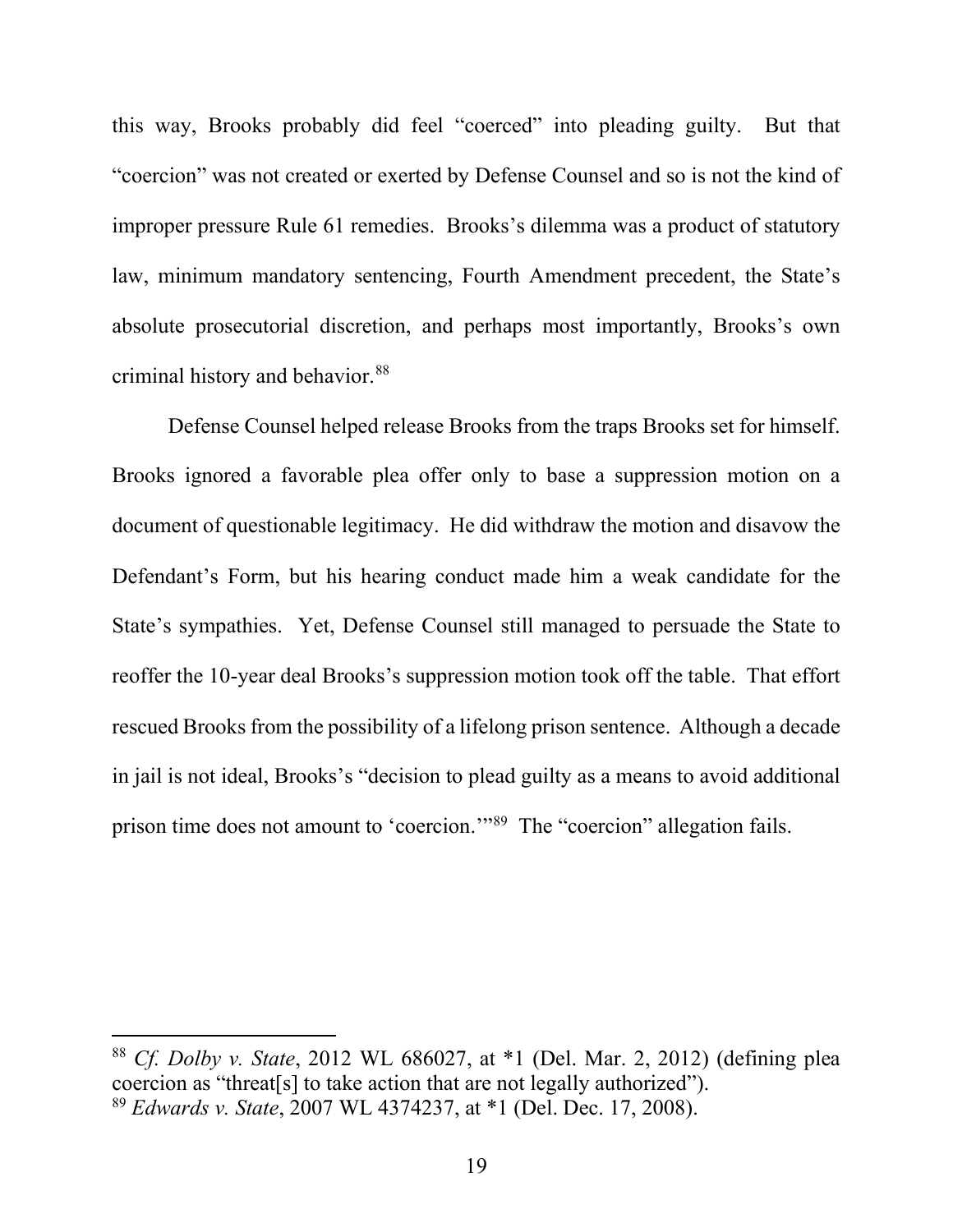### **b. Defense Counsel did not withhold Brooks's "full discovery."**

Brooks alternatively alleges that his plea is invalid because Trial Counsel ineffectively withheld his "full discovery"—*i.e.*, the State's Form—until the suppression hearing—*i.e.*, the day he pleaded guilty. This allegation fares no better.

For one thing, Brooks's complaint is refuted by the record. As noted above, Brooks eventually admitted that he discussed the State's Form with Defense Counsel four days before the hearing.<sup>[90](#page-19-0)</sup> The Court need not accept contradicted postconviction allegations.[91](#page-19-1)

For another, Brooks does not allege that he would not have pleaded guilty if he had learned of the State's Form "earlier" than four days before the hearing. To the contrary, Brooks insisted that he would have *pleaded faster* if he knew about the

<span id="page-19-1"></span><span id="page-19-0"></span><sup>90</sup> *Compare, e.g.*, Hr'g Tr. at 11:16, 12:14, 18:10–11 (Brooks claims he had "never seen" the State's Form until the hearing), *with id.* at 17:23 (Brooks states that he learned of the State's Form "four days ago"), *and id.* at 12:7–8 (Brooks equivocates that a physical version the State's Form was not "sent" to him, but that he reviewed an electronic "copy" during his pre-suppression meeting with Defense Counsel). <sup>91</sup> *See, e.g.*, *Blackledge*, 431 U.S. at 74 (On collateral attack, a "presentation of conclusory allegations unsupported by specifics is subject to . . . dismissal[.]"); *State v. Melendez*, 2003 WL 23095688, at \*8 (Del. Super. Ct. Dec. 19, 2003) ("Melendez's claims might warrant [relief] if [the record] did not wholly contradict . . . his Rule 61 motion."), *aff'd*, 2004 WL 1965650 (Del. Aug. 25, 2004); *State v. Guess*, 2014 WL 3510017, at \*3 (Del. Super. Ct. July 15, 2014) (same); *State v. Jones*, 2008 WL 4173816, at \*23 (Del. Super. Ct. Sept. 3, 2008) (same); *see also Owens*, 2021 WL 6058520, at \*14–15 & n.134 (collecting additional authority in denying Rule 61 evidentiary hearing that would have been based on contradicted allegations).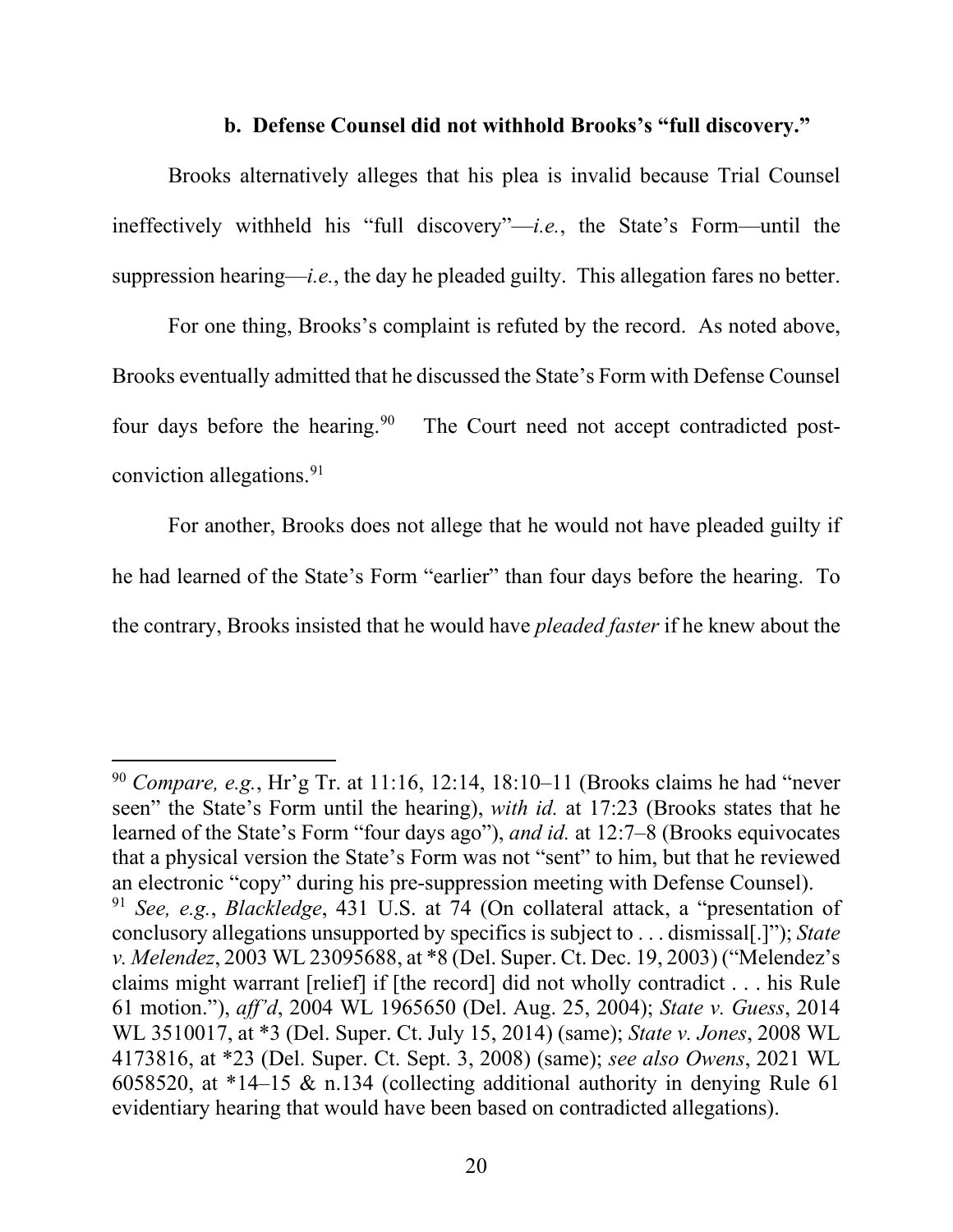State's Form earlier.<sup>92</sup> No harm, no foul: Brooks ultimately received the 10-year offer that was proposed pre-suppression. Based on Brooks's own representations, then, any delay did not affect, let alone prejudice, his decision to plead guilty. The "discovery" allegation fails.

In sum, Trial Counsel was not ineffective. Accordingly, the Plea Claims fail.

## **C. The Suppression Claims are waived and barred.**

Finally, the Court considers the Suppression Claims. These Claims do not allege ineffective assistance. They simply seek to revive Brooks's suppression motion. But Brooks waived his suppression challenges by aborting his hearing and then knowingly and voluntarily pleading guilty.<sup>[93](#page-20-1)</sup> By consequence, the Suppression Claims are now subject to procedural default under Rule 61.[94](#page-20-2)

Rule 61 bars claims that could have been raised during a defendant's direct proceedings, but were not.<sup>[95](#page-20-3)</sup> Here, Brooks could have pursued the Suppression Claims instead of pleading guilty. The Court explained this to him.<sup>96</sup> But he pleaded guilty anyway. That choice was binding then and it remains binding now.

<span id="page-20-0"></span> $92 E.g., Hr'g$  Tr. at 10:14, 11:18–21 (Brooks says that, had he known about the State's Form earlier, he "would have just took the plea" instead of moving to suppress). <sup>93</sup> *E.g.*, *Smith v. State*, 2004 WL 120530, at \*1 (Del. Jan. 15, 2004); *Miller v. State*,

<span id="page-20-1"></span><sup>840</sup> A.2d 1229, 1232 (Del. 2003).

<span id="page-20-2"></span><sup>94</sup> *See Blackwell v. State*, 736 A.2d 971, 973 (Del. 1999).

<span id="page-20-3"></span> $95$  Del. Super. Ct. Crim. R.  $61(i)(3)$ .

<span id="page-20-4"></span><sup>96</sup> Hr'g Tr. at 14:22–15:7.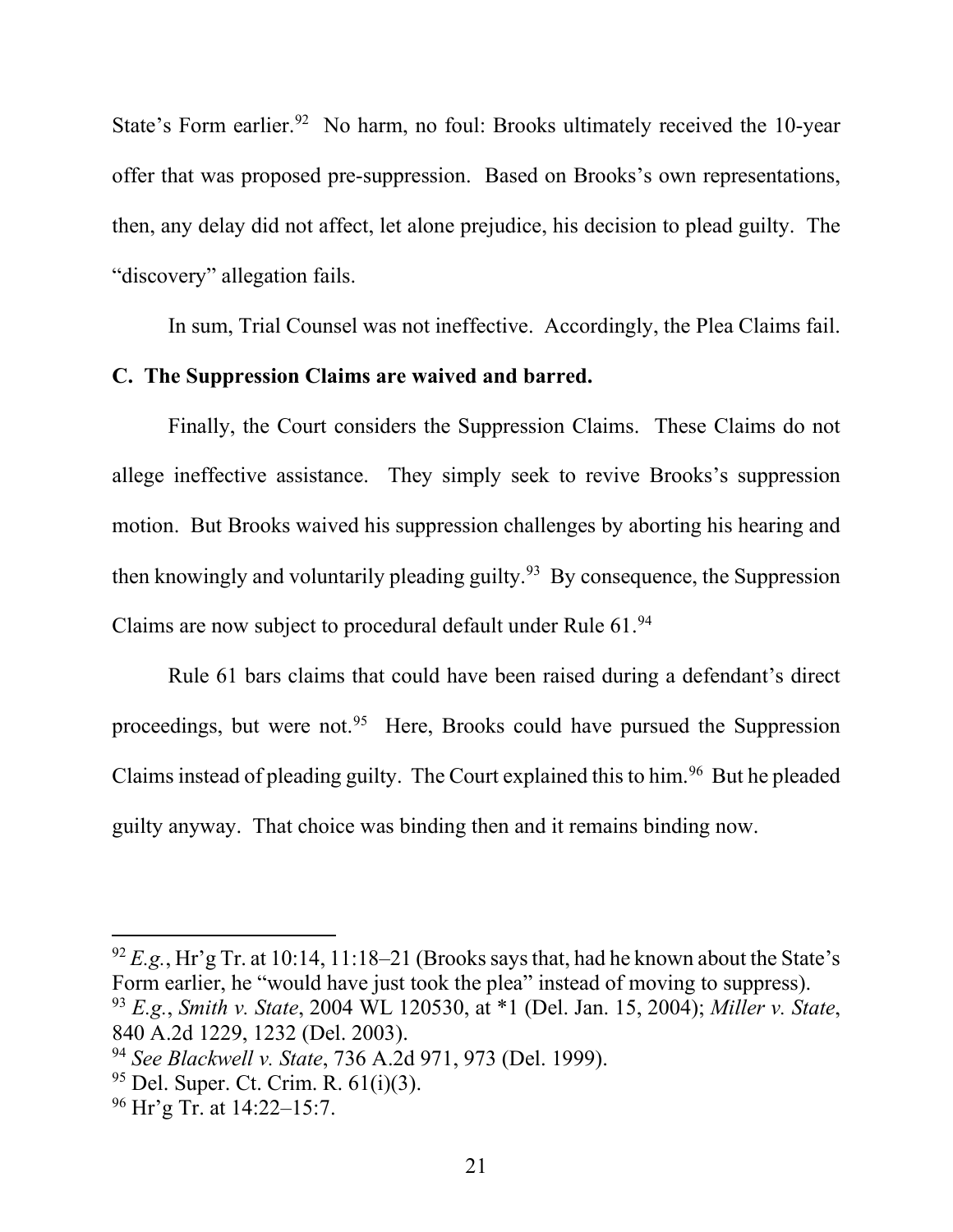Moreover, to the extent Brooks implies that the Suppression Claims negate the voluntariness of his plea, Brooks could have said so on direct appeal.<sup>[97](#page-21-0)</sup> He did not. In fact, he did not appeal at all. Rule 61, however, "is not designed as a substitute for direct appeal."<sup>[98](#page-21-1)</sup> So the Court will not treat it that way.

The Suppression Claims are barred unless an exception applies. None does. Under Rule 61(i)(3), a procedural default may be excused if the defendant shows "cause" for the default and "prejudice" resulting from the cause.<sup>[99](#page-21-2)</sup> Brooks alleges neither. True, ineffective assistance of counsel can establish cause for a procedural default.<sup>[100](#page-21-3)</sup> But the Suppression Claims do not allege ineffective assistance. Even if they did, "[a]ttorney error [that] falls short of ineffective assistance of counsel does not constitute cause for relief from a procedural default."[101](#page-21-4) As explained already, Defense Counsel was not ineffective. Accordingly, the Suppression Claims are barred without exception.

<span id="page-21-0"></span><sup>97</sup> *See, e.g.*, *Kalil v. State*, 2014 WL 2568029, at \*3 (Del. June 5, 2014).

<span id="page-21-1"></span><sup>98</sup> *Flamer*, 585 A.2d at 745.

<span id="page-21-2"></span><sup>99</sup> Del. Super. Ct. Crim. R. 61(i)(3)(A)–(B). *See generally Wainwright v. Sykes*, 433 U.S. 72, 88–89 (1977). There also are exceptions for innocence and retroactive rules. *See* Del. Super. Ct. Crim. R. 61(d)(2), (i)(5). Brooks does not invoke them. <sup>100</sup> *See, e.g.*, *Martinez v. Ryan*, 566 U.S. 1, 11–13 (2012).

<span id="page-21-4"></span><span id="page-21-3"></span><sup>101</sup> *Shelton v. State*, 744 A.2d 465, 475 (Del. 2000). *See also Somerville*, 684 A.2d at 1237 (finding that Rule  $61(i)(3)(A)$ 's cause standard is higher than the cause standard governing a pre-sentence Rule 32(d) motion to withdraw a plea).